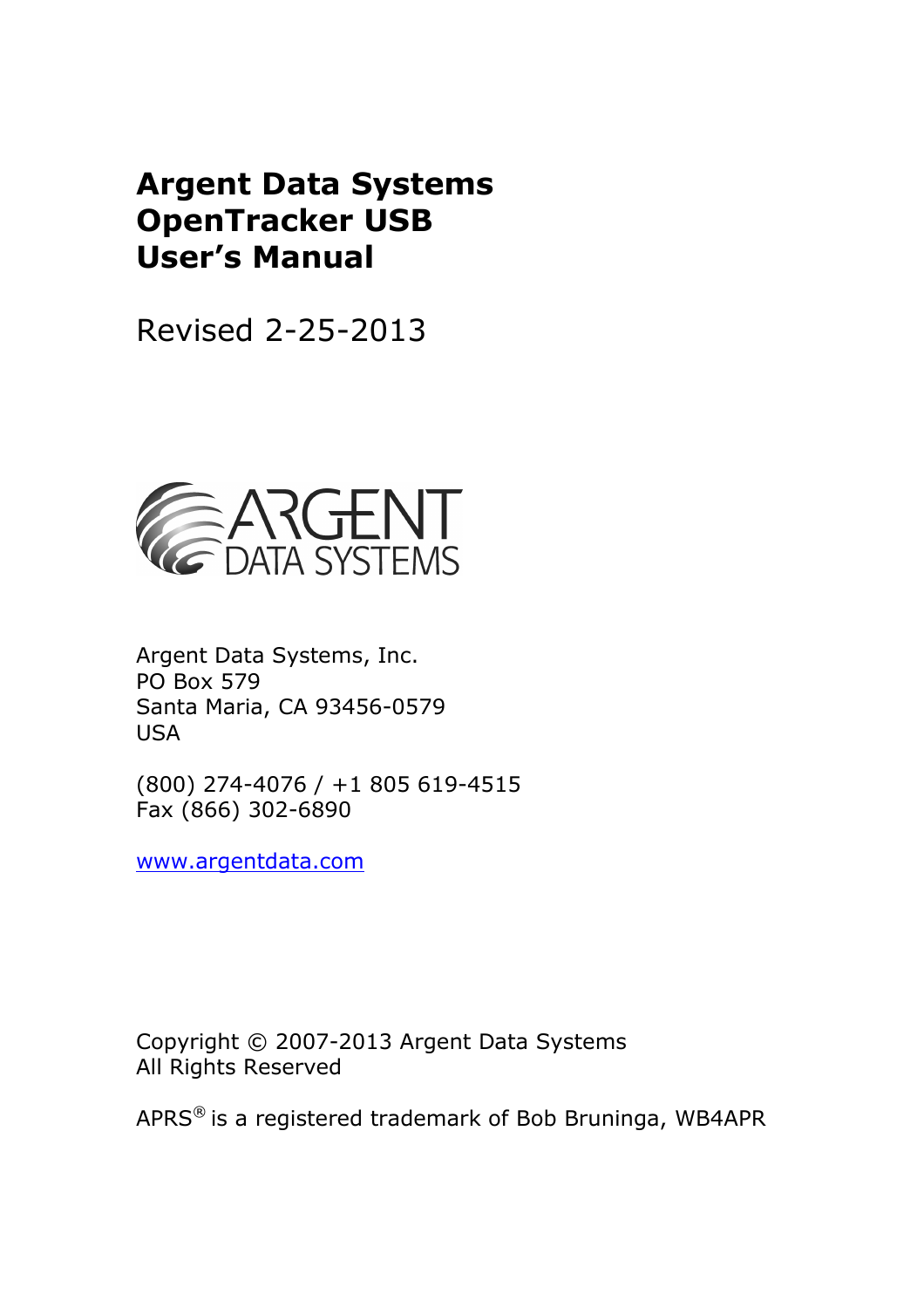# **OpenTracker USB User's Manual**

| 1.    |        |  |
|-------|--------|--|
| 2.    |        |  |
| 3.    |        |  |
| 3.1.  |        |  |
| 3.2.  |        |  |
|       | 3.3.   |  |
| 4.    |        |  |
| 5.    |        |  |
|       | 5.1.   |  |
| 6.    |        |  |
| 7.    |        |  |
|       |        |  |
|       |        |  |
|       |        |  |
|       |        |  |
|       |        |  |
| 8.    |        |  |
| 9.    |        |  |
| 10.   |        |  |
| 11.   |        |  |
|       | 11.1.  |  |
| 11.2. |        |  |
| 11.3. |        |  |
| 11.4. |        |  |
| 11.5. |        |  |
| 11.6. |        |  |
| 11.7. |        |  |
| 11.8. |        |  |
| 11.9. |        |  |
|       | 11.10. |  |
|       | 11.11. |  |
|       | 11.12. |  |
| 12.   |        |  |
| 13.   |        |  |
| 14.   |        |  |
| 14.1. |        |  |
| 14.2. |        |  |
| 14.3. |        |  |
| 15.   |        |  |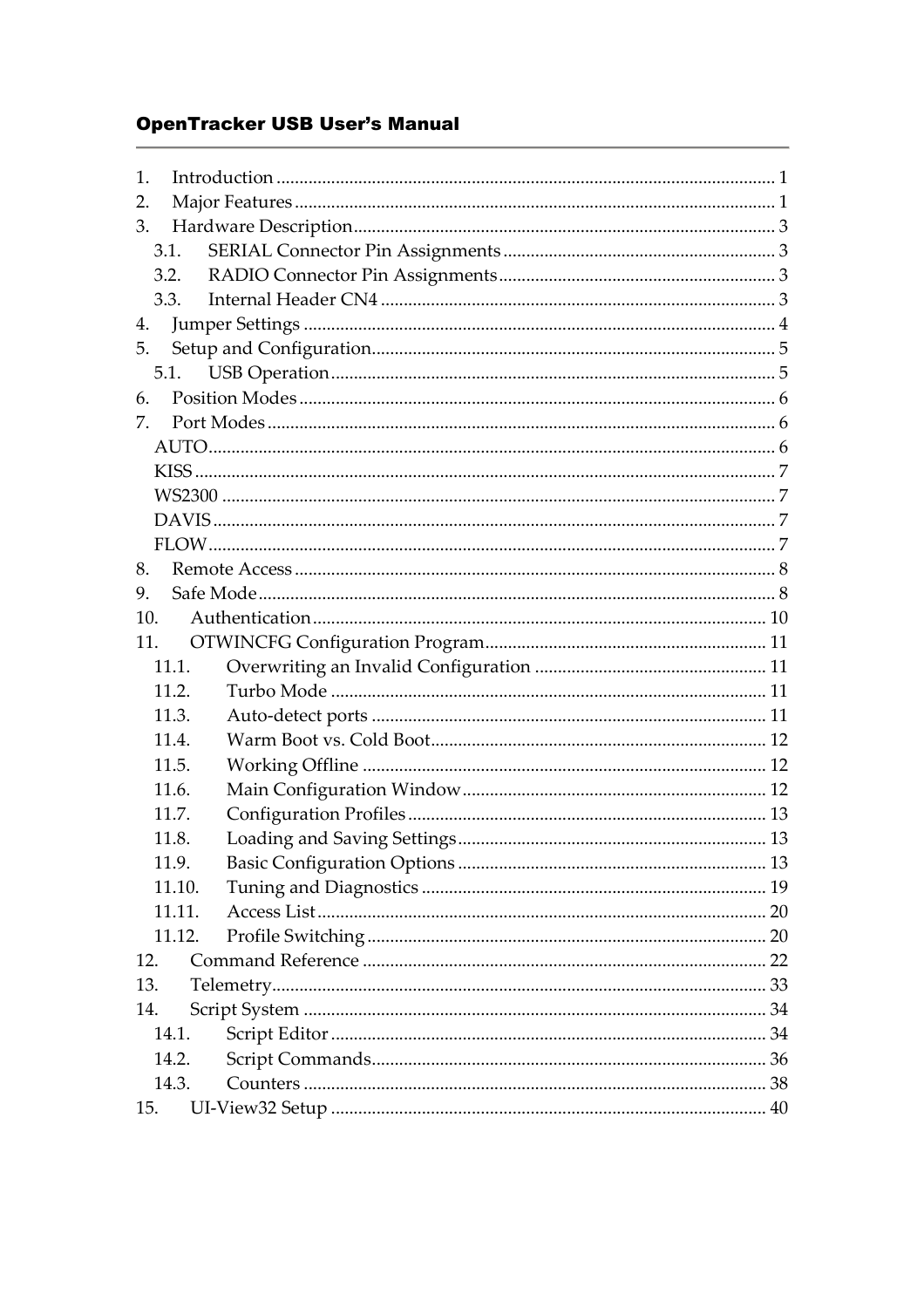# 1. Introduction

The OpenTracker USB was designed as a low-cost entry-level APRS tracker, but it includes features previously found only on significantly more expensive models.

The OpenTracker USB includes almost all of the features of the higher-end Tracker2, with the exception of the digipeater and Garmin protocol functions.

Firmware updates and enhancements are published frequently, so check our website at http://www.argentdata.com/support to make sure you have the latest firmware and documentation. The Wiki site at http://wiki.argentdata.com also has in-depth technical information and user-contributed tips and tricks.

# 2. Major Features

**APRS Tracker** - The OpenTracker USB is first and foremost a full-featured APRS tracker. It works with GPS receivers using the industry-standard NMEA format (\$GPRMC, \$GPGGA, and \$GPGLL sentences). In addition to transmitting its own position, it can also decode incoming positions and plot them as waypoints on the screen of a GPS receiver, selecting appropriate symbols and setting comment text and other waypoint details if supported by the receiver.

**KISS Mode** - The KISS protocol defines an interface between a TNC and its host, typically a PC. This mode allows the tracker to be used with PC-based APRS programs like Xastir, WinAPRS, and UI-View32. It can also be used with non-APRS applications, subject to the limitations of the tracker's transmit and receive buffers.

**Weather Station** – The OpenTracker USB can be connected to several models of weather station, including the Peet Bros. Ultimeter 2000 series, Dallas/AAG 1- Wire Weather Station, Davis VantagePro 2, and LaCrosse WS-2310 wireless weather station, to provide remote weather telemetry.

**Command Console** – While the OpenTracker USB comes with a Windows-based configuration program, it can also be configured, tuned, and upgraded through a traditional console interface with command syntax similar to that of the classic TNC2 and its clones. Keyboard-to-keyboard QSOs are supported through a 'converse' mode as well as APRS messaging commands.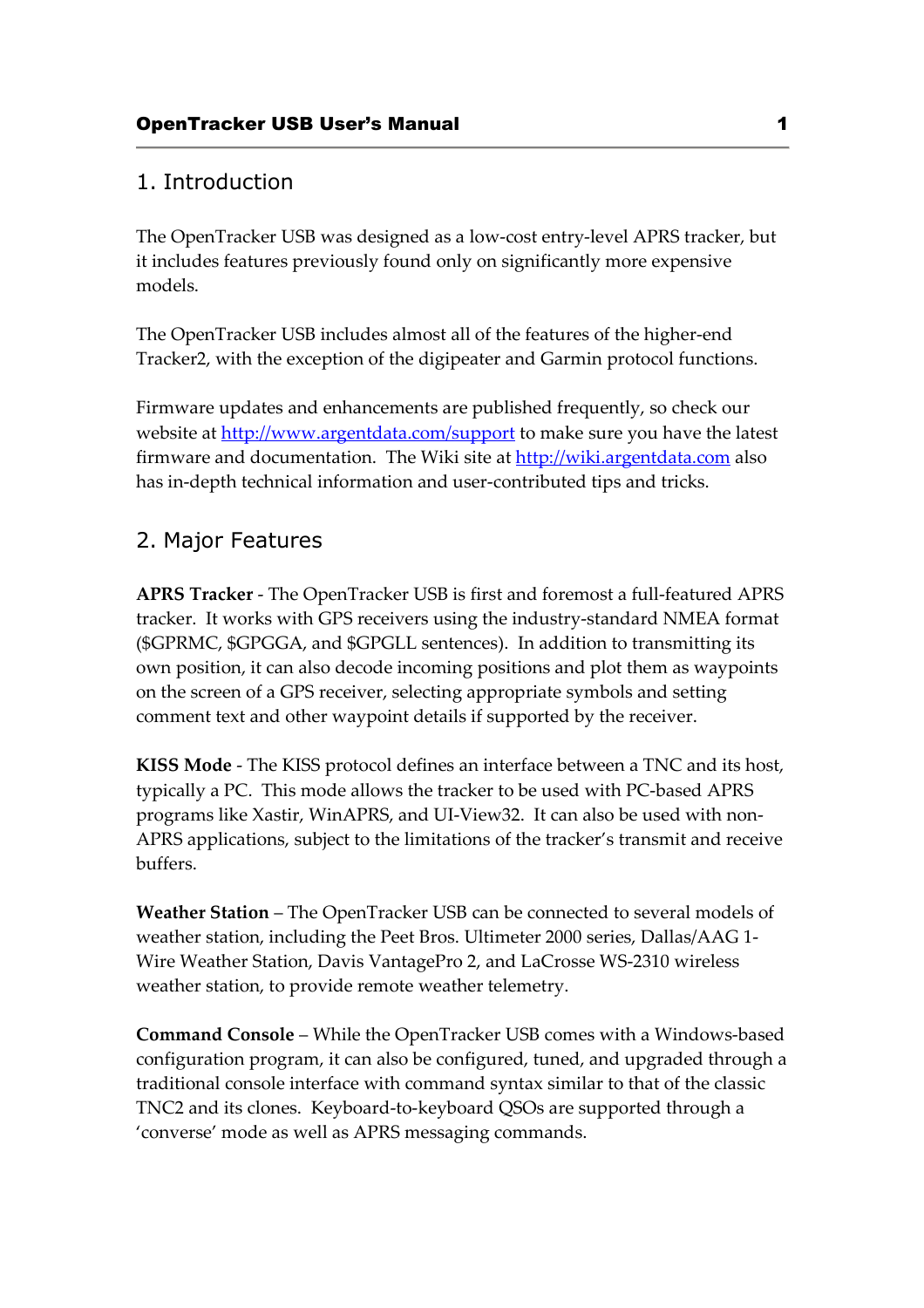# OpenTracker USB User's Manual 2

**Telemetry** – The OpenTracker USB has on-board temperature and voltage sensors, plus four analog 0-20v inputs and two digital input/output pins. Temperature and voltage readings can be reported in status packets, and the other readings can be reported in an APRS telemetry message.

**Scripting** – To automate a variety of tasks and increase the device's feature set, the OpenTracker USB includes a simple user-programmable script system.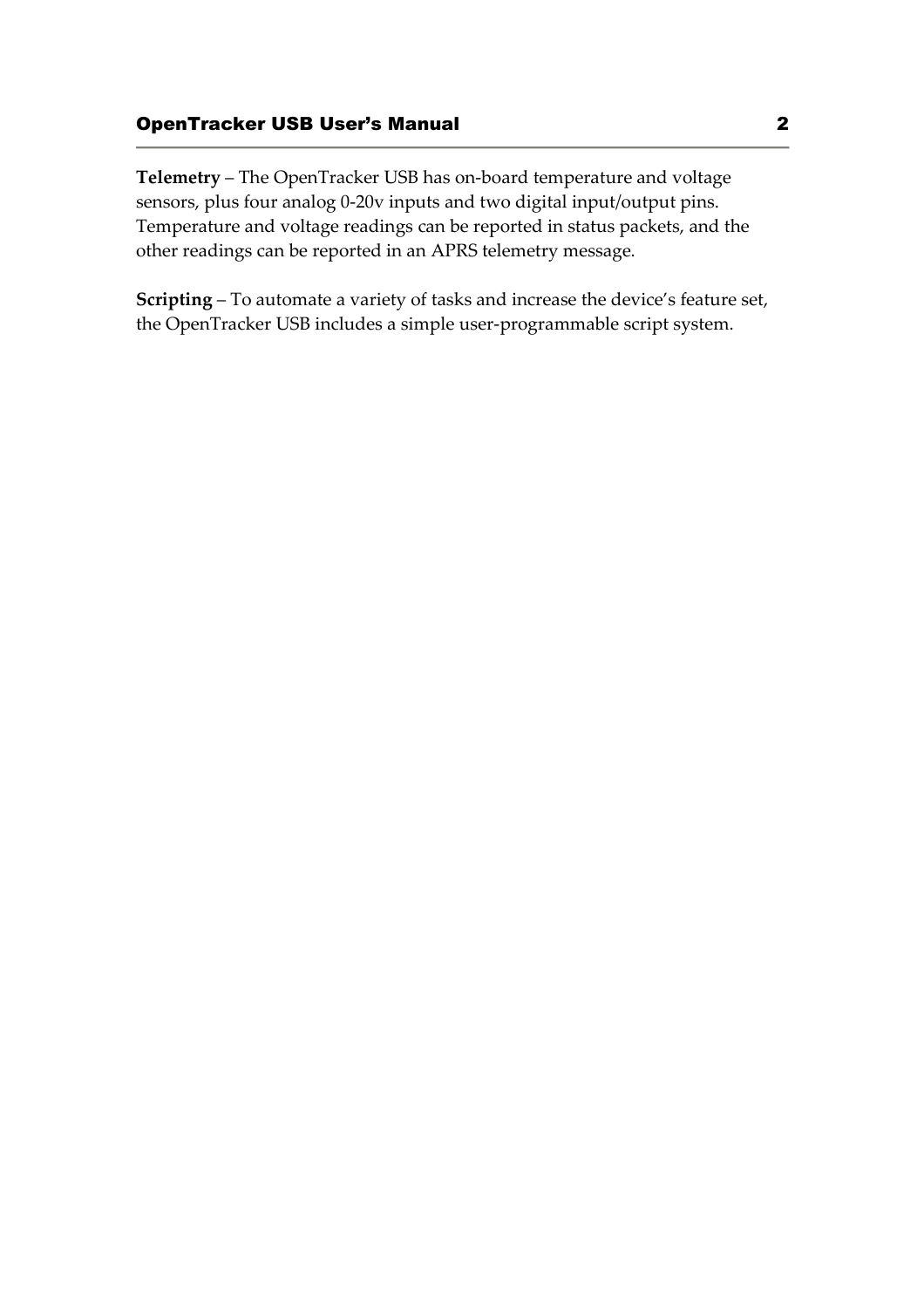# 3. Hardware Description

# **3.1. SERIAL Connector Pin Assignments**

- 2: Data in (port A)
- 3: Data out (port A)
- 4: Power output for GPS
- 5: Ground
- 7: Data out (port B)
- 8: Data in (port B)

Note: The serial interface is configured as DTE (data terminal equipment) to allow direct connection to a GPS receiver. Connection to a PC requires a nullmodem cable.

# **3.2. RADIO Connector Pin Assignments**

- 1: Audio out
- 2: COR / Squelch input
- 3: PTT out
- 5: Audio in
- 6: Ground
- 7: Power in (7 to 24 volts)
- 8: PTT in
- 9: AUX IO / GPIO1 / Power relay output

# **3.3. Internal Header CN4**

- 1: +5 Volt power
- 2: 1-Wire data bus
- 3: Analog input 1
- 4: Analog input 2
- 5: Analog input 3
- 6: Analog input 4
- 7: Digital input/output
- 8: Ground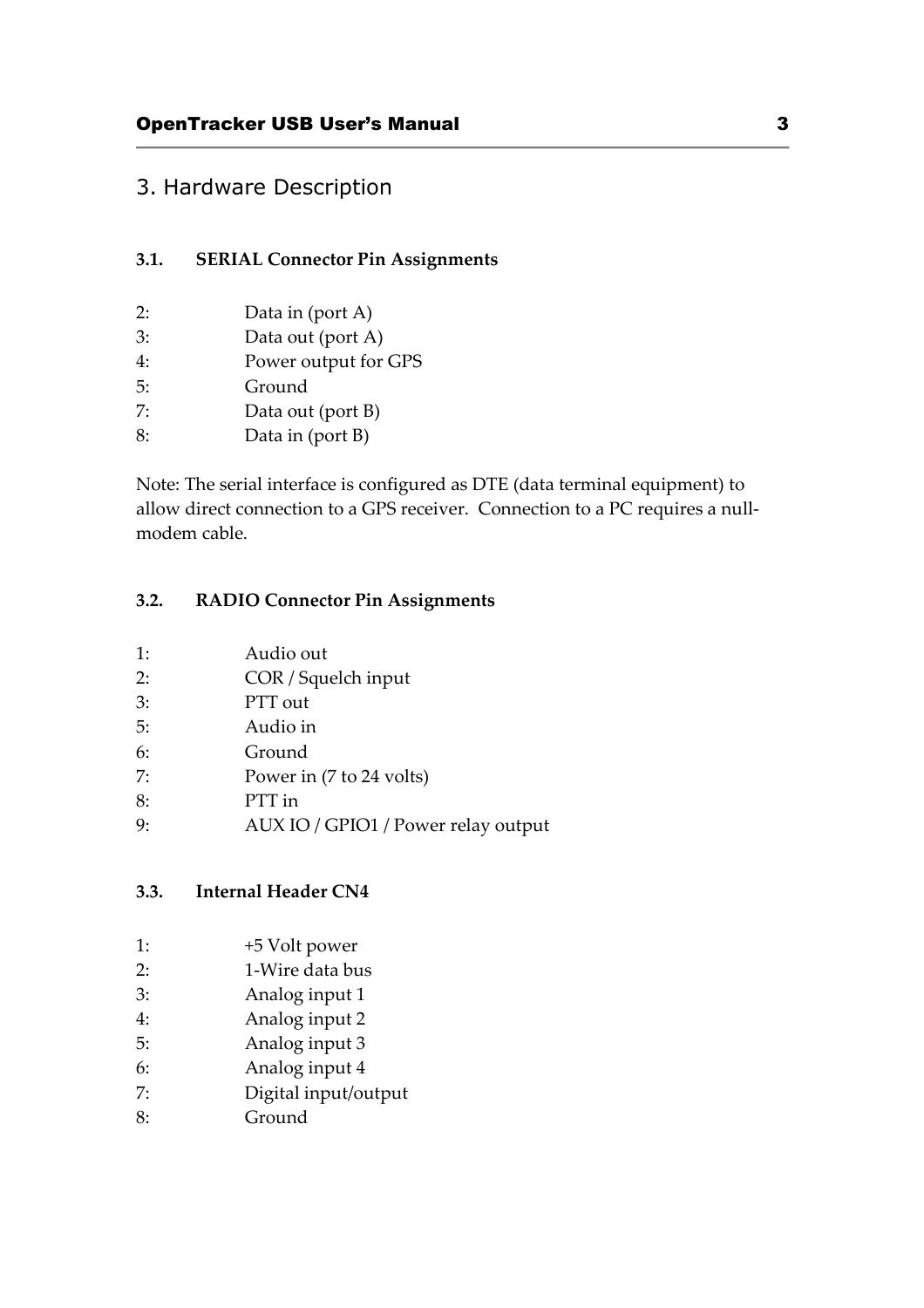# 4. Jumper Settings



Three settings are controlled by the jumper block on the circuit board.

**'HI'** – This jumper sets the audio output level to the high range. This is needed mostly for mobile radios, especially some commercial models.

**'HT'** – Selects if push-to-talk signaling through the audio output line is enabled. Use this jumper with most HTs by Icom, Yaesu, and Alinco handhelds, but not Kenwood, Puxing, and Baofeng.

**'Vout'** – Selects GPS output voltage on pin 4 of the serial connector. This is set to 5v by default. Valid positions are horizontal for 5v and vertical to pass the OTUSB's unregulated supply voltage (typically 12v) straight through to pin 4. Use the 5v setting for all GPS receivers supplied by Argent Data Systems.

If you don't expect to use a 12-volt GPS receiver, clipping the pin marked '12' is highly recommended to eliminate the possibility of accidentally setting the jumper to the wrong position and destroying the GPS receiver.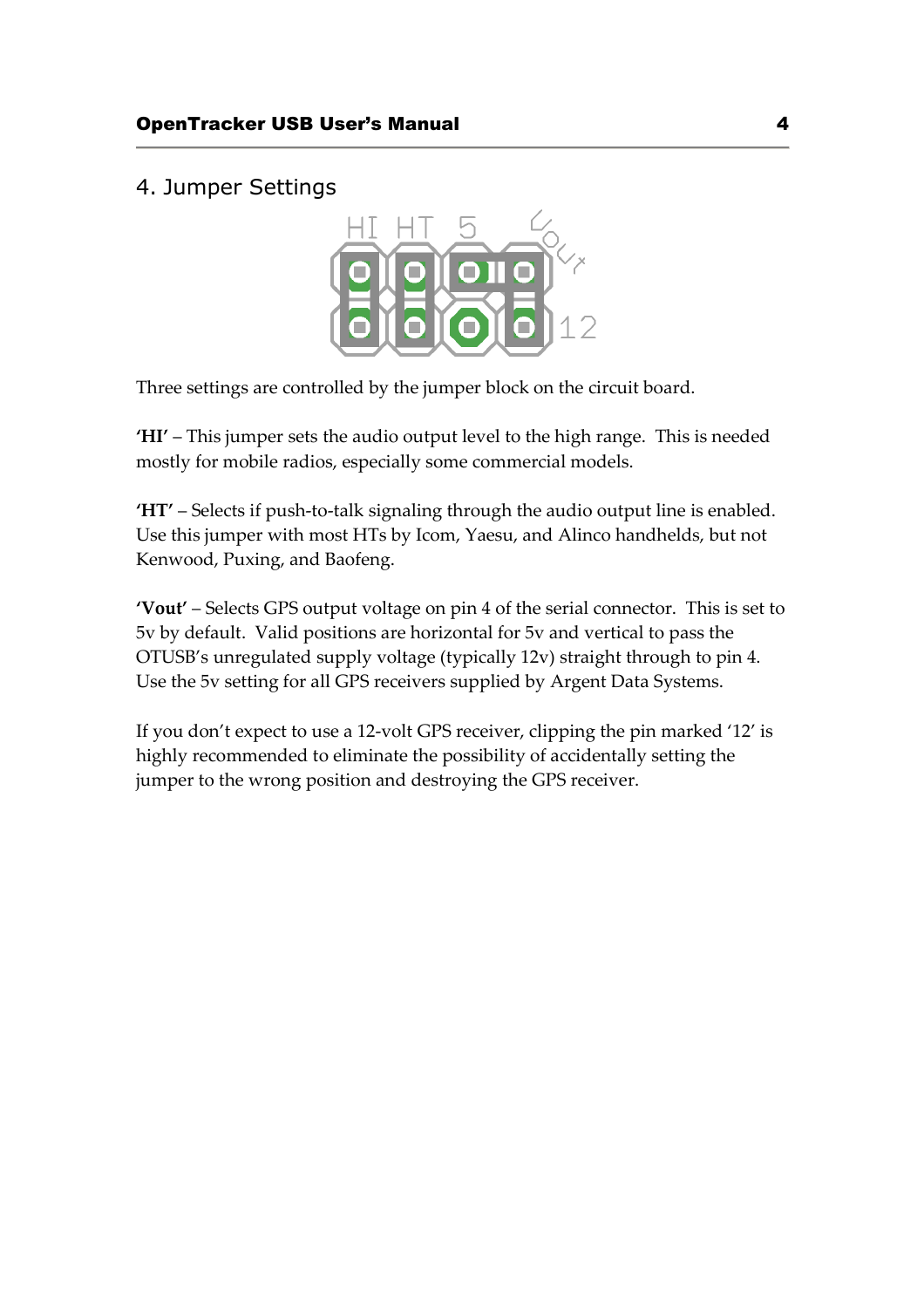# 5. Setup and Configuration

You can use a PC to connect to the OpenTracker USB using either the Windows configuration program (otwincfg.exe) or a terminal emulation program of your choice, such as HyperTerminal, PuTTY, or Minicom. Either the serial port or the USB port may be used for configuration.

To use the command console, connect at the proper baud rate (4800 baud is the default) and press enter several times until you see a command prompt. To use the Windows configuration program, simply start the program, select the COM port, and power up the device.

The only setting absolutely required for normal APRS tracker operation is the callsign. The defaults for all other settings should be reasonable, but you should check on locally recommended settings, particularly for the digipeater path.

# **5.1. USB Operation**

The USB port can be used for configuring the tracker with the otwincfg.exe utility, accessing the command prompt, and connecting to a PC in KISS interface mode.

When the USB connection is in use, the tracker draws its power from the host system - no other connections are required for configuration of the unit. Note that the OpenTracker USB does NOT act as a host device - the USB port is only used for connecting to a PC, and cannot be used to connect a USB GPS receiver.

**Windows** systems require the provided .INF for the OpenTracker USB to be recognized properly. Once installed, you can find the COM port number assigned in Device Manager. Alternatively, you can plug in the USB port after running otwincfg.exe and the new port should be detected automatically.

Modern **Linux** distributions should automatically assign a device name like /dev/ttyACM0 to the OpenTracker USB. If the unit is not automatically recognized, you can select the driver with the following command:

# sudo modprobe usbserial vendor=0x134a product=0x9000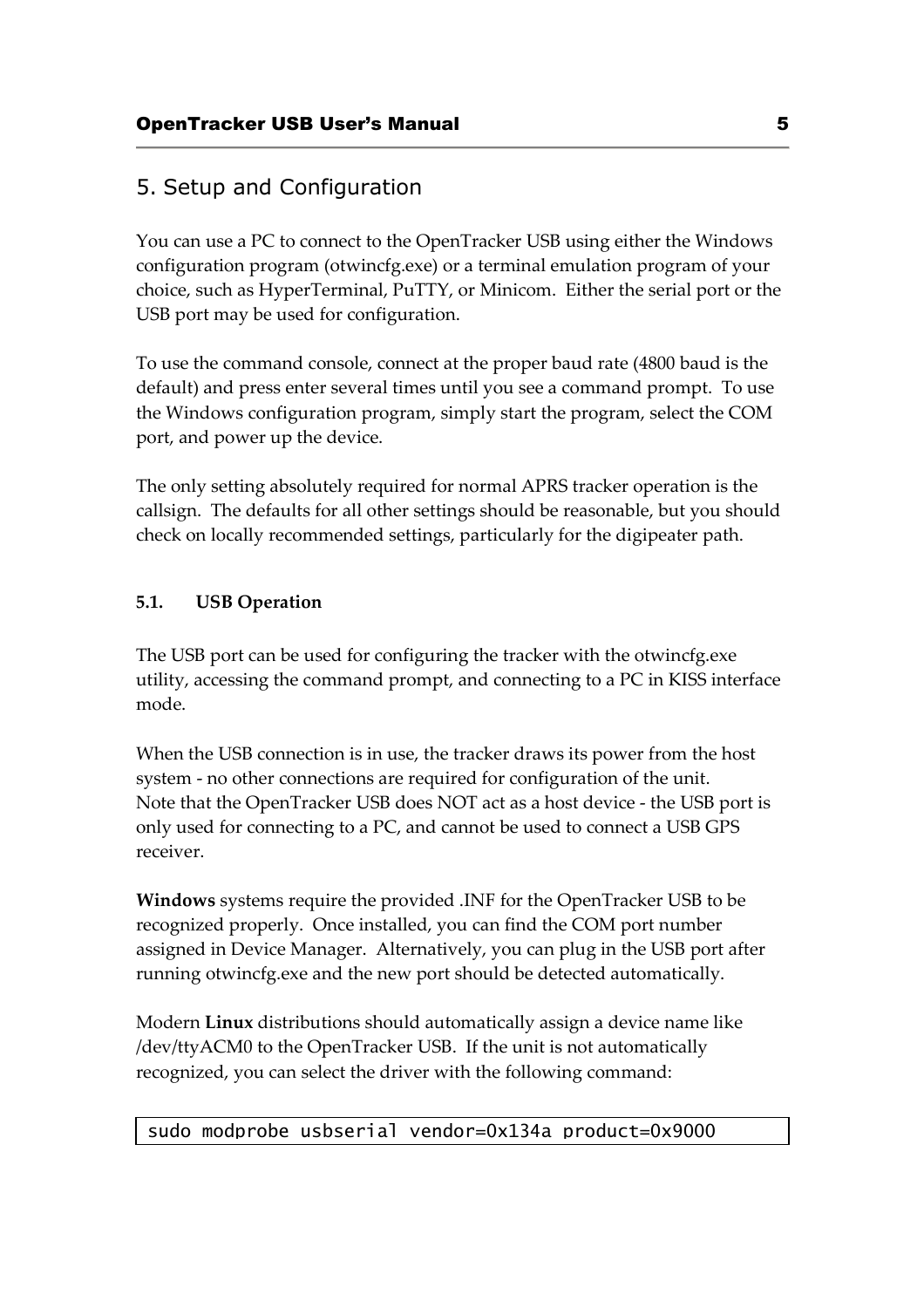Mac **OS X** should assign a device name starting with /dev/cu.usbmodem.

Other modern operating systems should be able to use the OpenTracker USB as a generic CDC ACM serial device. Its VID is 0x134A and PID is 0x9000.

# 6. Position Modes

Before getting started, it's important to understand that the tracker ordinarily will *not* make automatic transmissions (including position, status, weather, and telemetry packets) unless it knows where it is.

The device knows where it is when it receives a valid fix from a GPS receiver, or when it's programmed by the user with a fixed position. It can be configured to transmit without a valid fix; if no fix has been received since power-up, only status and telemetry packets will be sent. If the last valid GPS fix is more than 30 seconds old, a 'NO FIX' warning is added to each position packet.

If the AUTOSAVE option is enabled, as soon as the last valid fix is 30 seconds old, that position is saved and the device enters fixed position mode. As soon as another valid fix is received, it switches back to GPS mode. This is useful for portable weather stations that will have a GPS receiver connected only briefly during deployment.

# 7. Port Modes

The OpenTracker USB has two serial ports that share the same physical connector. A 'Y' adapter is available to separate the ports if needed. Both ports can operate in multiple modes:

**AUTO** – In this mode, the device will automatically detect NMEA GPS data, Peet Bros weather data, or (for port A only) command console input. Note that while both ports can be configured in AUTO mode, only one should be used for a given function at any time. For example, port A can accept NMEA data while port B accepts weather data, but providing NMEA data to both ports simultaneously will cause unpredictable operation.

If the USB port is not in KISS mode, the command console will only be present on the USB port while it's connected. When the USB port is disconnected, the console will default back to port A.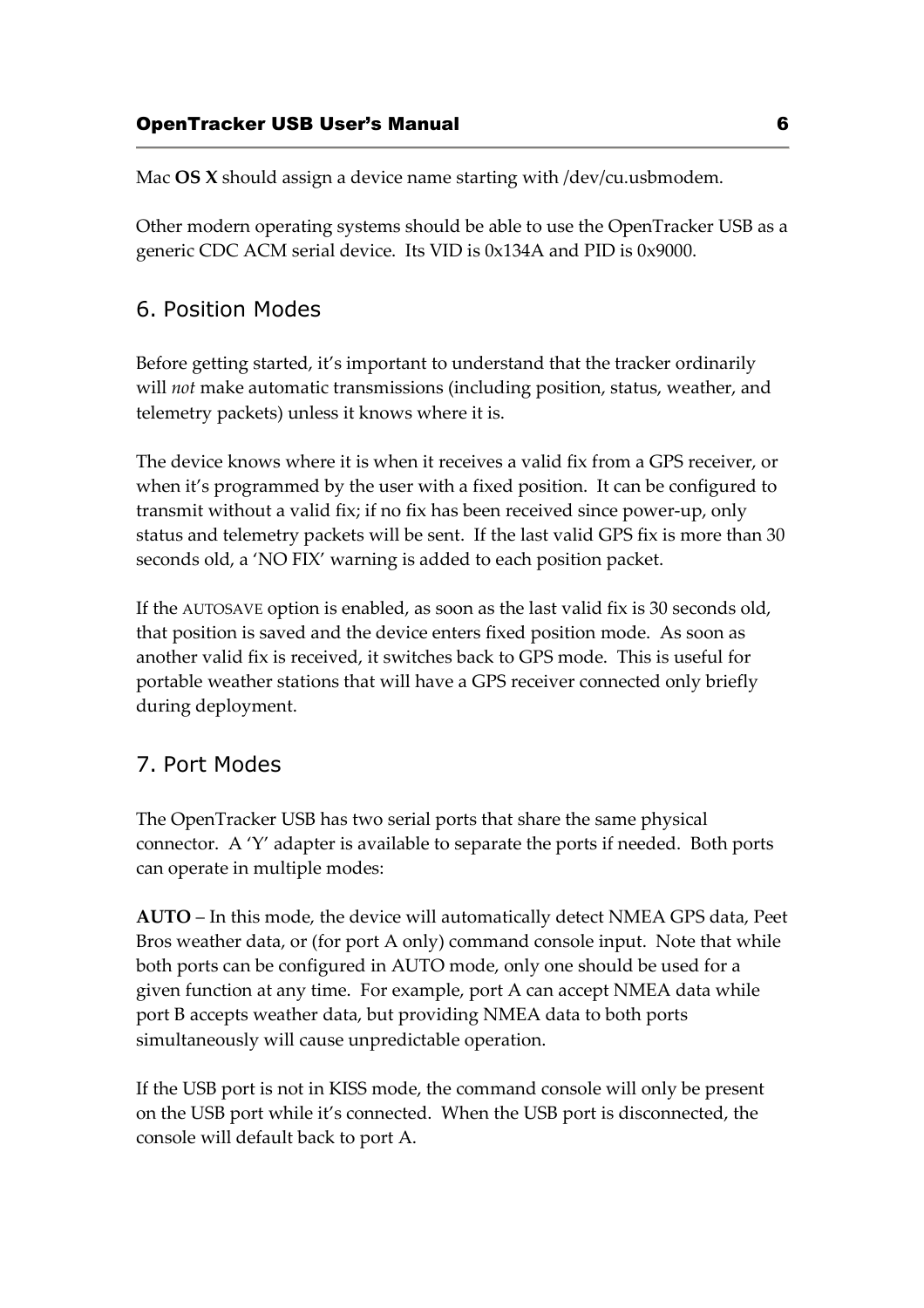**KISS** – In KISS mode, a PC or other host device sends and receives raw AX.25 packets. Keep in mind that even with one or both ports in KISS mode, the tracker will continue to perform its other functions, including messaging and remote command access. The host should use a different callsign/SSID combination to avoid interference.

**WS2300** – Supports LaCrosse WS-2300 series weather stations at 2400 baud, again ignoring manual baud rate settings.

**DAVIS** – Supports Davis Vantage Pro series weather stations.

**TEXT** – Functions like 'converse' mode. Each line of text is sent as a plain text packet when a carriage return is received. Pressing control-C twice will exit TEXT mode.

**FLOW** – Valid only for port B, this setting causes the port B pins to function as CTS/RTS flow control signals for port A.

The USB port has two modes, controlled by the 'USB KISS' option in otwincfg.exe or the USBKISS ON/OFF option from the command console.

When USBKISS is ON, the USB port will operate in KISS mode. If the tracker receives a KISS exit command from the host, USBKISS will be switched OFF.

With USBKISS OFF, the USB port functions as the command console. In both modes, the baud rate setting has no effect on the serial link's speed. Some applications may make assumptions about timing based on the selected speed, however, so it's recommended that the baud rate be set to 115,200 bps or higher.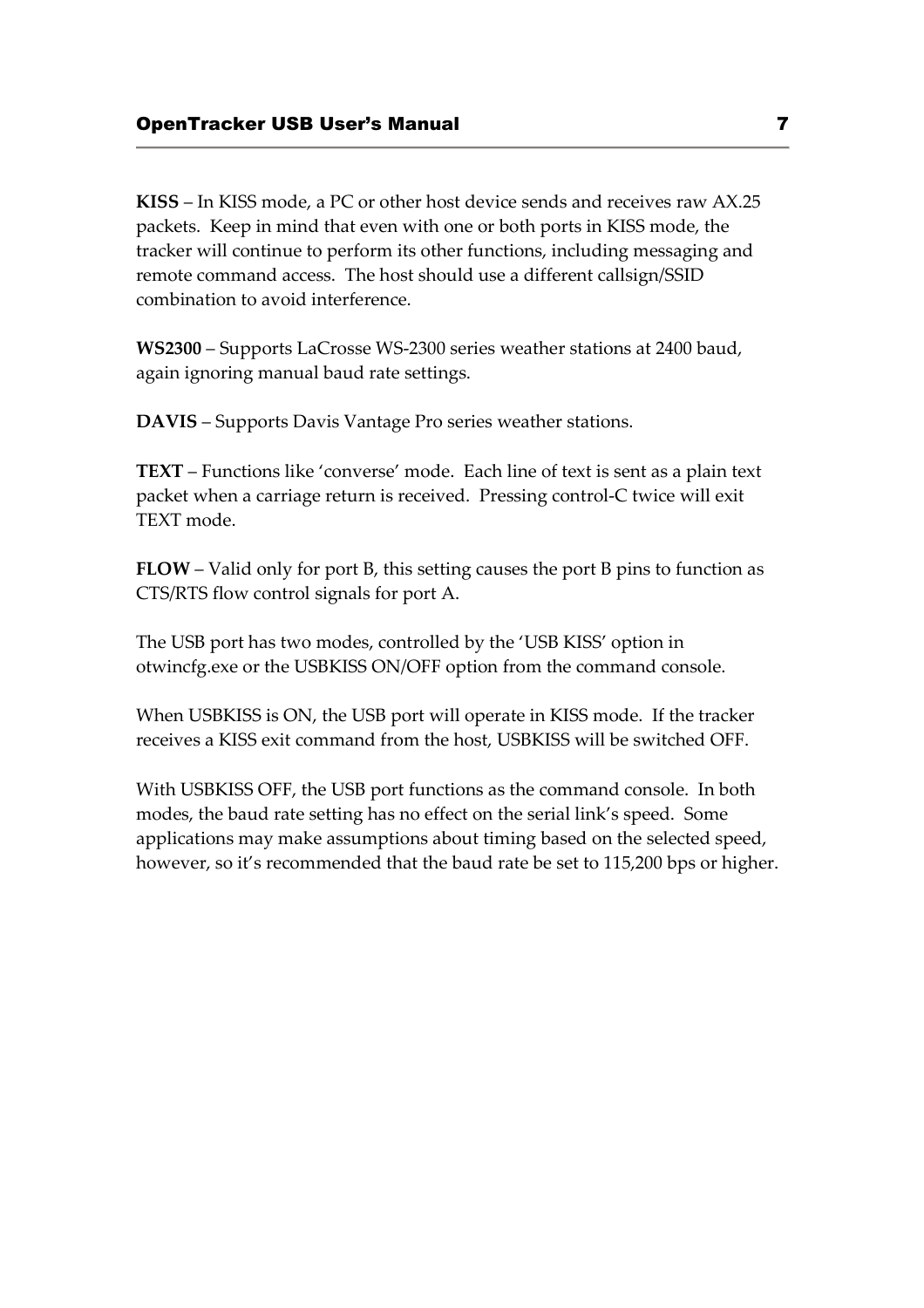# 8. Remote Access

Commands can be issued to the tracker remotely via APRS messages. The originating station's callsign must appear in the device's security authorization list (see AUTHLIST command.) Commands are prefixed with 'CMD', and the results of the command, if any, will be send back as an APRS message to the sending station.

For example, 'CMD VERSION', sent from an APRS client, will cause the target device to reply with its firmware version.

In response to a RESET command, the device will attempt to send one acknowledgement before resetting. This is intended to prevent message retries from causing multiple resets, but especially if the channel is busy there is a possibility that the acknowledgement will not be sent before the reset is executed. A RESET command should be cancelled after a few retries with no response received to check if the device has indeed been reset.

# 9. Safe Mode

Starting with firmware build 56294, the OpenTracker USB includes a 'safe mode' option to place the device temporarily into its default configuration. The safe mode entry condition is checked only when the tracker first powers on or resets.

It should always be possible to recover from an invalid configuration using a cold boot procedure over the serial interface. This procedure, however, can be problematic with certain hardware setups. Safe mode offers an alternative to a serial cold boot.

Safe mode is entered by connecting the digital I/O and 1-Wire bus pins (CN4 pins 7 and 2) together. Connect the pins with a short piece of wire or other conductive item such as a pair of metal tweezers while the tracker powers up. The tracker will blink its red LED five times to indicate safe mode entry and will display \*SAFE MODE\* in the banner.

While in safe mode, the tracker will operate from a saved copy of the default configuration, with ports A and B set to AUTO at 4800 baud. Changes to the configuration will affect the normal configuration and not the saved defaults. To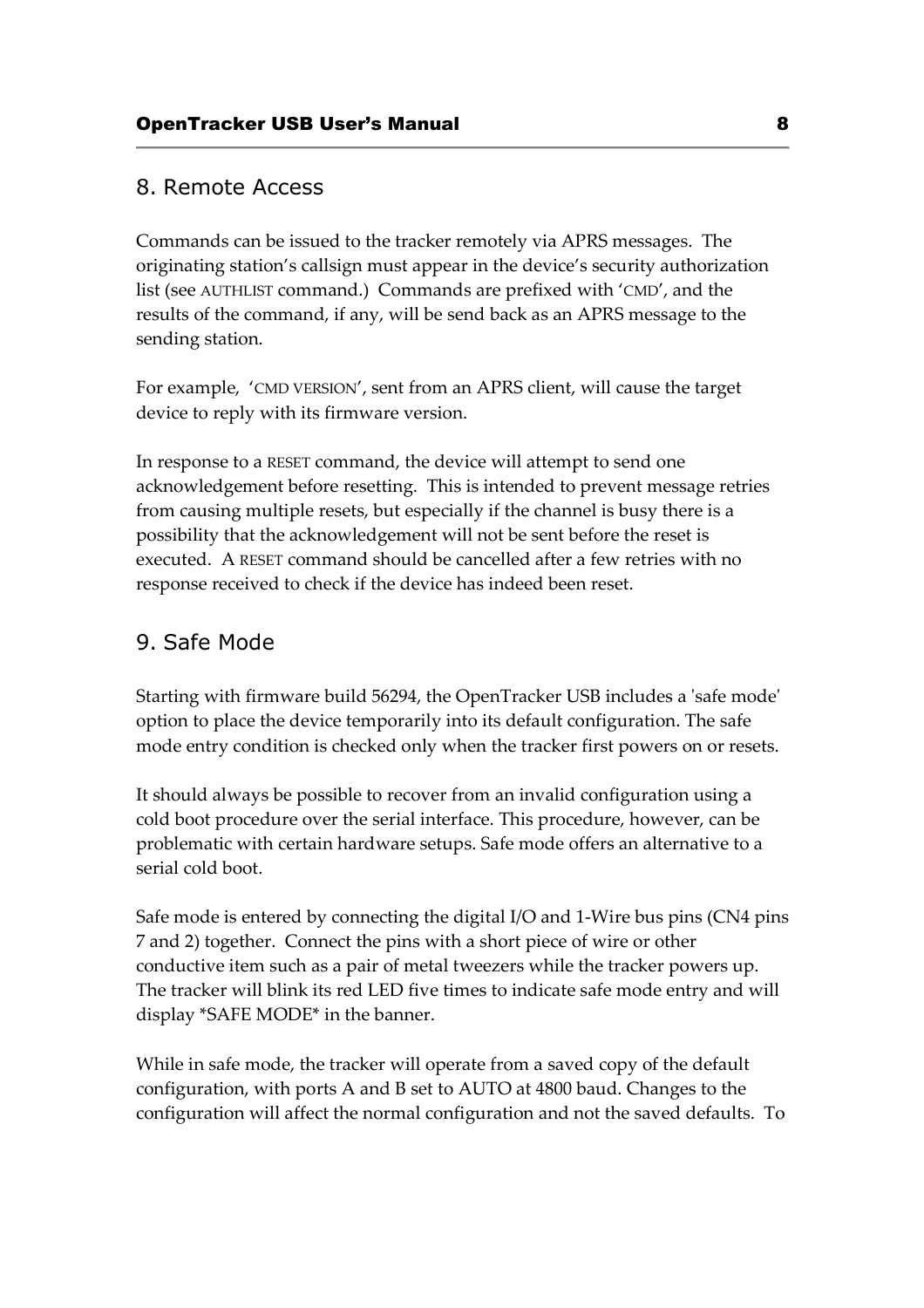exit safe mode, use the RESET command or power off the tracker after removing the jumper used to enter safe mode.

The use of the default configuration is temporary. Normal operation will be resumed when safe mode is exited. To overwrite the active configuration with the saved defaults, use the RESET DEFAULT command. The tracker need not be in safe mode to restore defaults.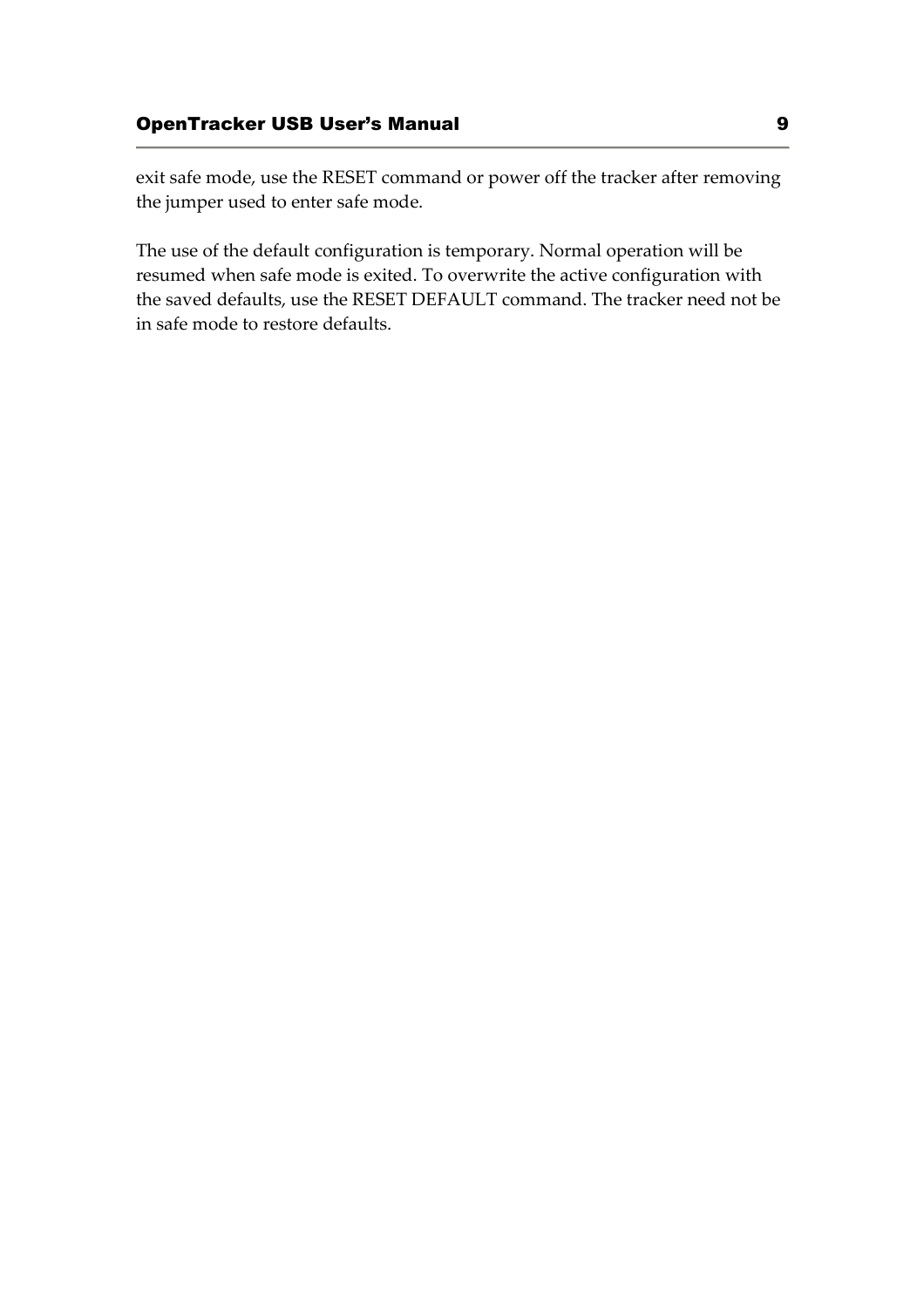# 10. Authentication

In addition to the security authorization list, remote access to the tracker can be controlled through a more secure one-time password mechanism. This mechanism is enabled by setting PWAUTH ON.

To set up one-time password authentication, use the command SECRET followed by a pass phrase of at least 16 characters. The device will use this pass phrase to generate a 128-bit key that is stored in nonvolatile memory. The password sequence counter is set to 0 when the key is created.

The PASSLIST command can then be used to generate a list of 4-character one-time passwords, each listed with a unique sequence number. These passwords must be used in the specified order. You can print out this list and cross off each password as it's used.

| cmd:secret The quick brown fox jumps over the lazy dog. |                       |                    |                       |                    |                       |                    |  |
|---------------------------------------------------------|-----------------------|--------------------|-----------------------|--------------------|-----------------------|--------------------|--|
| Set.<br>cmd:passlist 24                                 |                       |                    |                       |                    |                       |                    |  |
| 1:U60T<br>0:COEP                                        | 2:8JES                | $3:$ BVBN          | 4:222C                | 5:TER              | 6:VASS                | 7:FW1F             |  |
| 9:NE8G<br>8:JCBX<br>16:VM89<br>$17:$ GTNW               | 10:NAAM<br>$18:$ CW52 | 11:P1Y8<br>19:B7ZX | 12: ZJ59<br>$20:}4DF$ | 13:H654<br>21:Z5HF | 14:KSBB<br>$22:$ CNNU | 15:PPM8<br>23:A8FS |  |

To use a password, append it to the CMD prefix at the start of the command message. For example, if the next valid password is 'SBCY', the message "CMDSBCY VERSION" will execute the VERSION command.

While it should be virtually impossible for someone to determine the next password without knowing your pass phrase, the system is not foolproof. Be sure not to use the same pass phrase on two different devices, because an eavesdropper who hears a password used on one device (or who retrieves an old message from an online database) could potentially use the same password on the other unit.

Also, should a valid password be sent without being received by the target device, an eavesdropper would know the next valid password. If you are unsure of being able to reach the target device, send an unauthenticated message or query first and make sure you get a reply.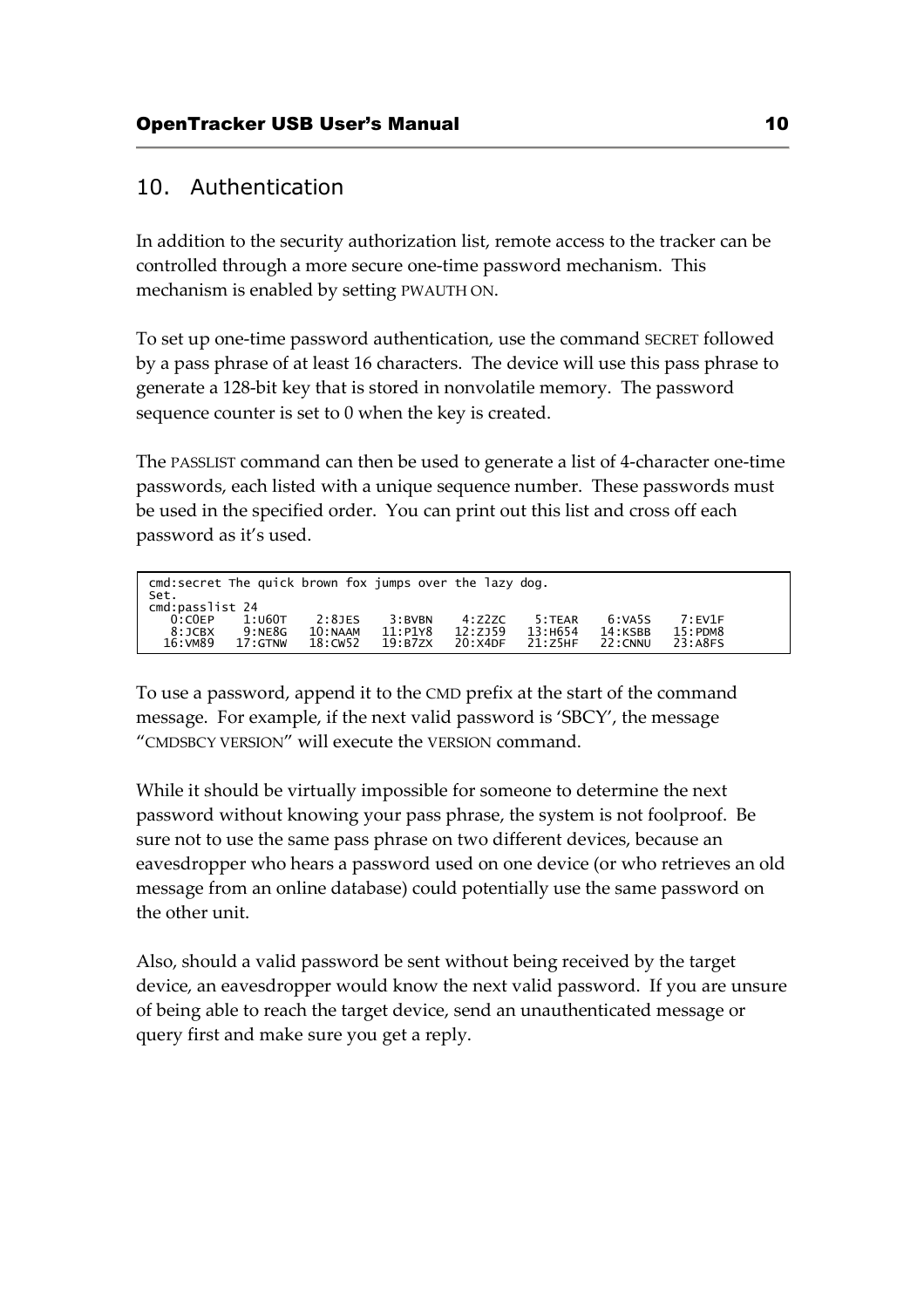# 11. OTWINCFG Configuration Program

The OpenTracker USB can be configured using the otwincfg.exe program under Windows. The program is available for download at http://www.argentdata.com/support.

Connect the tracker and start the configuration program. The first window displayed allows you to select the COM port that the tracker is connected to.

| Connect to Tracker     |                                |                  |                       |                   |  |  |  |
|------------------------|--------------------------------|------------------|-----------------------|-------------------|--|--|--|
| Select serial port:    |                                |                  |                       |                   |  |  |  |
| $C$ COM1               | $C_{L}$ COM2                   | $C_{\perp}$ COM3 | $C$ COM4              | Connect           |  |  |  |
| COM <sub>5</sub><br>n. | $C$ COM6                       | $C$ COMZ         | COM <sub>8</sub><br>o | Cancel            |  |  |  |
| $\degree$ COM9         | $C$ COM10                      | $C$ COM11        | $C$ COM12             |                   |  |  |  |
| <b>COM13</b>           | $C$ COM14                      | $C$ COM15        | $C$ COM16             | Offline           |  |  |  |
|                        | Erase device and load firmware | ш                | Disable Turbo<br>L.   | Auto-detect ports |  |  |  |

# **11.1. Overwriting an Invalid Configuration**

The 'Erase device and load new firmware' option will load a new firmware image, using the default configuration settings, without attempting to read the existing configuration first. This is particularly useful if the tracker has an invalid or missing configuration.

# **11.2. Turbo Mode**

By default, the configuration program will attempt to connect at 115,200 baud. If you have trouble connecting, use the 'Disable Turbo' option to force the program to connect at 19,200 baud.

# **11.3. Auto-detect ports**

Selecting this option will cause the program to constantly scan all of the ports and display which are available. Connecting the tracker via USB while this option is checked will cause the program to automatically connect. On some systems this option may cause trouble connecting; disable it if you experience problems.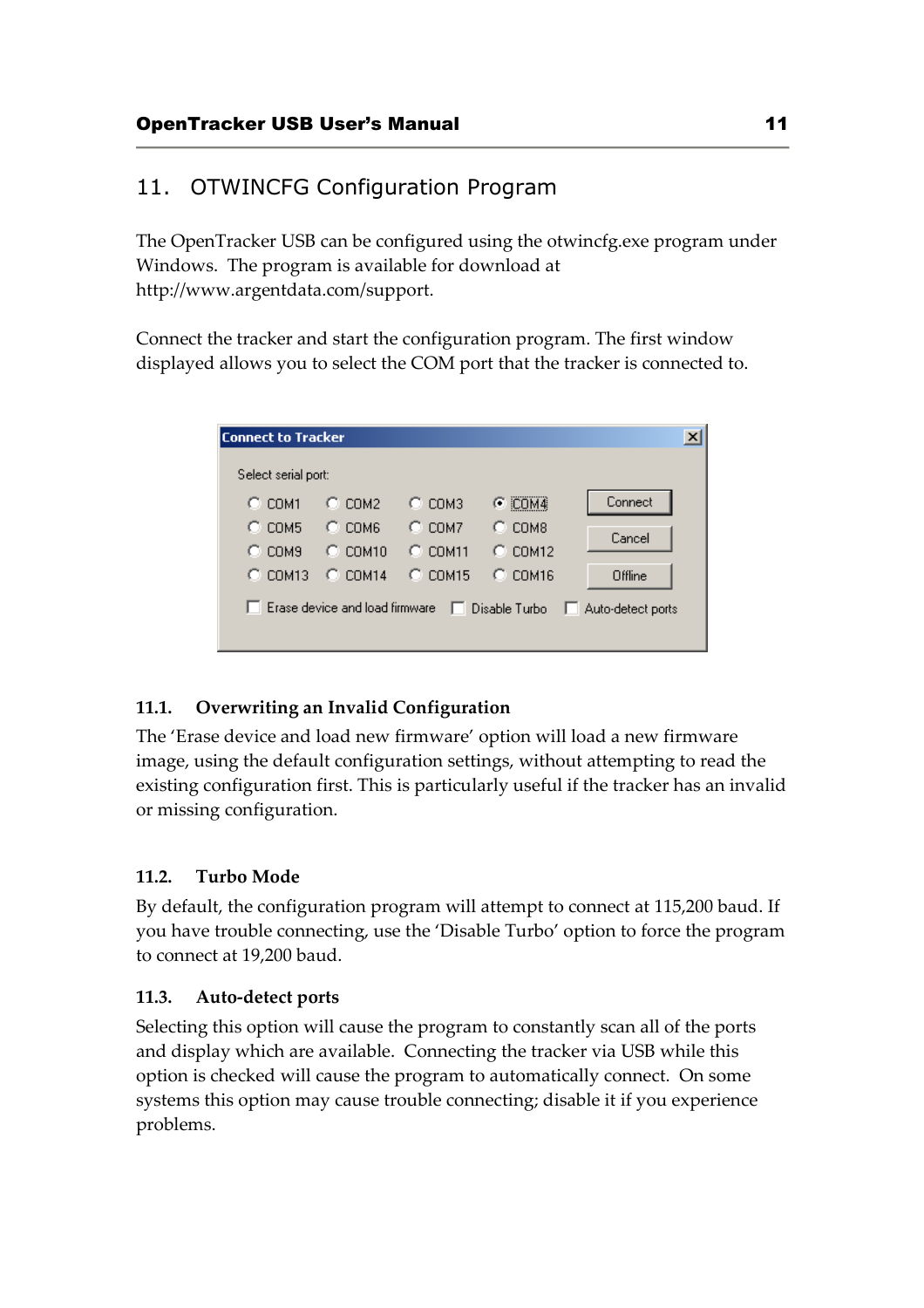#### **11.4. Warm Boot vs. Cold Boot**

If the unit is already powered on and operating when you click the 'Connect' button, the program attempts a 'warm boot' operation to put the device into configuration mode. If the firmware has been corrupted, i.e. by a failed upgrade, it may fail to enter configuration mode. You can correct this by performing a 'cold boot' - power the unit off and power it on again after clicking 'Connect'.

#### **11.5. Working Offline**

If you need to edit a configuration without connecting the tracker, click the 'Offline' button. You will need to have a saved configuration file to work from.

# **11.6. Main Configuration Window**

| <b>DenTracker Configuration</b><br> x                                                                                                                                                                                                                                                                                                                                                                                                                                                                                                                                                                                                                                                                                                                                                                                                                                                                               |                                                                                                                                                                                                                                                                                                                                                                                                                                                                                                                                                                                         |  |  |  |  |
|---------------------------------------------------------------------------------------------------------------------------------------------------------------------------------------------------------------------------------------------------------------------------------------------------------------------------------------------------------------------------------------------------------------------------------------------------------------------------------------------------------------------------------------------------------------------------------------------------------------------------------------------------------------------------------------------------------------------------------------------------------------------------------------------------------------------------------------------------------------------------------------------------------------------|-----------------------------------------------------------------------------------------------------------------------------------------------------------------------------------------------------------------------------------------------------------------------------------------------------------------------------------------------------------------------------------------------------------------------------------------------------------------------------------------------------------------------------------------------------------------------------------------|--|--|--|--|
| Profile 1  <br>Profile 2                                                                                                                                                                                                                                                                                                                                                                                                                                                                                                                                                                                                                                                                                                                                                                                                                                                                                            | Firmware Build 55516                                                                                                                                                                                                                                                                                                                                                                                                                                                                                                                                                                    |  |  |  |  |
| Callsign N1VG-6<br>C 1200 Baud C 300 Baud<br>Path WIDE2-2<br>Alternate Paths<br>Symbol Car<br>$\blacktriangledown$ Table $ /$<br>$Code$ $\geq$<br>Quiet Time<br>۰c<br>116<br>Temp. Adjust 0<br>Text<br>In $\odot$ Comment $\odot$ Status Every $\odot$<br>Transmissions<br><b>Transmission Control:</b><br>Tuning/Diagnostics<br>TX Every 120 Sec Skip 0<br>if heard<br>Profile Switching<br>Use SmartBeaconing Settings<br>Access List<br>□ Use PTT Input<br>B.<br>Enable timeslotting Timeslot 0<br>Script Editor<br>Position-<br>Waypoint Output:<br>© GPS © Fixed □ Save<br>$\nabla$ Enable<br>Badio Interface:<br>9<br>$\blacktriangleright$ Characters<br>Use Custom Symbols<br>min.<br>$\Box$ Limit To $\Box$<br><b>Miles</b><br>Don't require GPS fix<br>Power Control:<br>Counter<br>165<br>Enable<br>Enable<br><b>Reset on Transmit</b><br>Active Low<br>250<br>l3.<br>debounce (mSec)<br>delay (seconds) | Reporting Options:<br><b>Altitude</b><br>$\Gamma$ DAO<br>Course/Speed<br>Time C DHM C HMS<br>GPS Quality<br>Гf<br>Temperature<br>Voltage<br>Compressed<br>Telemetry every $ 0\rangle$<br>Serial Ports-<br><b>Baud Rate</b><br>Mode<br>A 14800<br>Auto<br>14800<br>Auto<br>$\nabla$ USB KISS<br>$\Box$ Autobaud<br>Load Firmware From<br>Web<br>File<br>.<br>max<br>TX Audio Level<br>TX Delay (mSec)<br>Don't transmit if supply $\langle$ $ 0.00$<br><b>Volts</b><br><b>Invert Carrier Detect</b><br>Software DCD<br>$\mathsf{No}$ PTT out on PTT in $\Box$<br><b>External Squelch</b> |  |  |  |  |
| Copy from Profile 2<br>Save to File<br>Load from File<br>$\bullet$ English<br>$\Box$ Metric                                                                                                                                                                                                                                                                                                                                                                                                                                                                                                                                                                                                                                                                                                                                                                                                                         | Write<br>Quit                                                                                                                                                                                                                                                                                                                                                                                                                                                                                                                                                                           |  |  |  |  |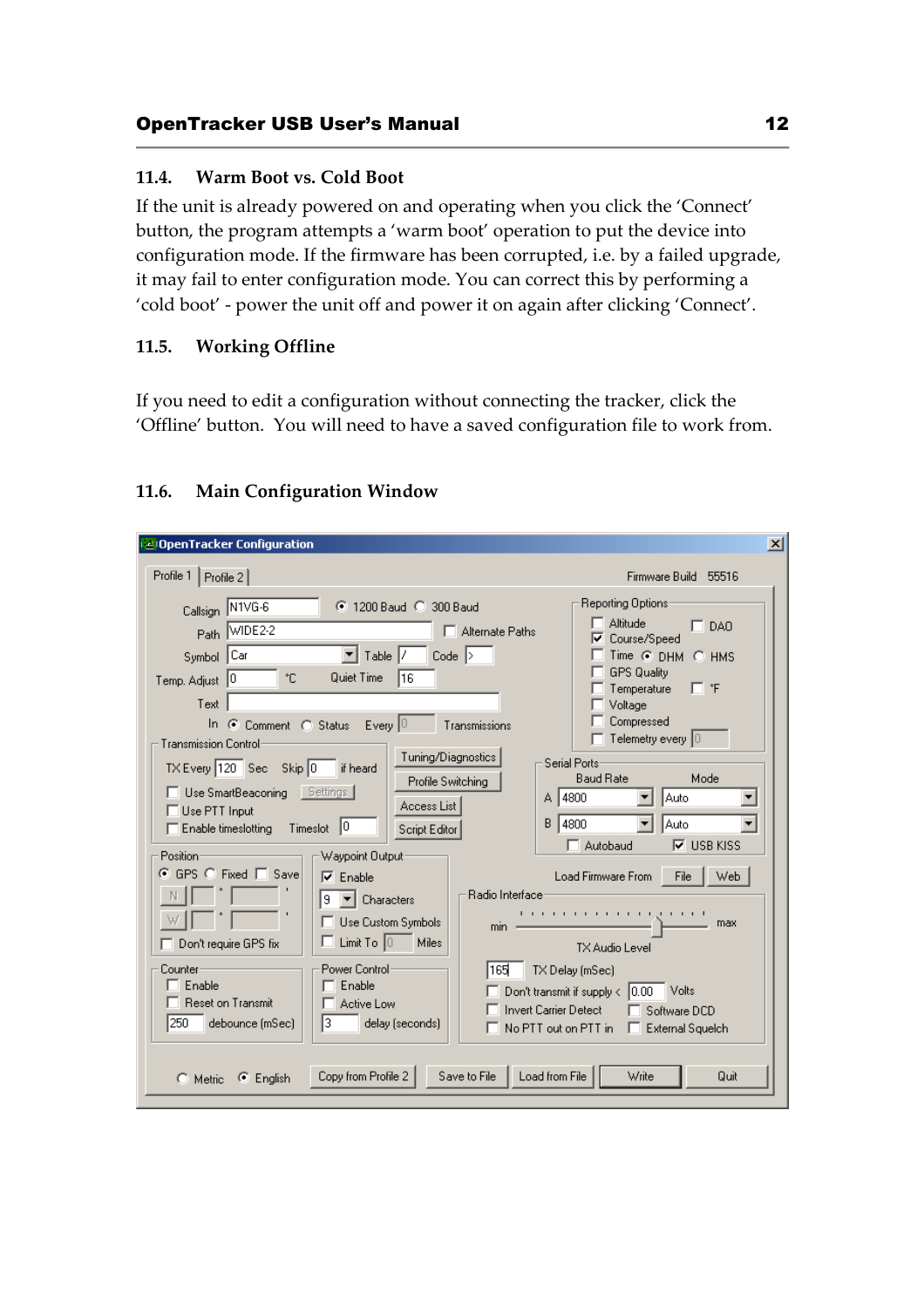# **11.7. Configuration Profiles**

The OpenTracker USB can store two separate configuration profiles. The profile currently being shown is selected using the tabs at the top of the window labeled 'Profile 1' and 'Profile 2'.

When it is first powered on, the tracker will always start out using Profile 1. After startup, profile selection depends on the settings in the profile switching screen. To access these settings, click 'Profile Switching'. See the section below on profile switch for more information.

# **11.8. Loading and Saving Settings**

After changing any configuration options, you must click the 'Write' button to write the changes to the tracker's firmware. You may also use the 'Save to File' button to save the configuration options to a file, which can be loaded later using the 'Load from File' button.

# **11.9. Basic Configuration Options**

**Callsign** – The radio callsign to use when transmitting. Tactical callsigns may be used, but FCC and ITU rules require periodic identification. If the actual callsign is not used here, be sure to include it in the comment field.

**Baud Rate** – For normal VHF operation this should be 1200. 300 baud is commonly used for HF. The mark and space frequencies are 1600 and 1800 hz respectively in 300 baud mode.

**Path** – This specifies the digipeater path to use. Specific callsigns may be entered (e.g., 'K6SYV-10, K6TZ-10') but for APRS operation a set of common aliases are usually used. A suggested default path is 'WIDE1-1, WIDE2-1'. It is rarely necessary to use a path greater than WIDE3-3 (requesting three 'wide' digipeater hops), and excessive paths generate large amounts of traffic that degrade the performance of the network. If you're not sure what path should be used for your local area, check with a local digipeater operator. This field may be left blank.

**Alternate Paths** - When enabled, this option causes the tracker to alternate between the paths specified in either profile with each transmission.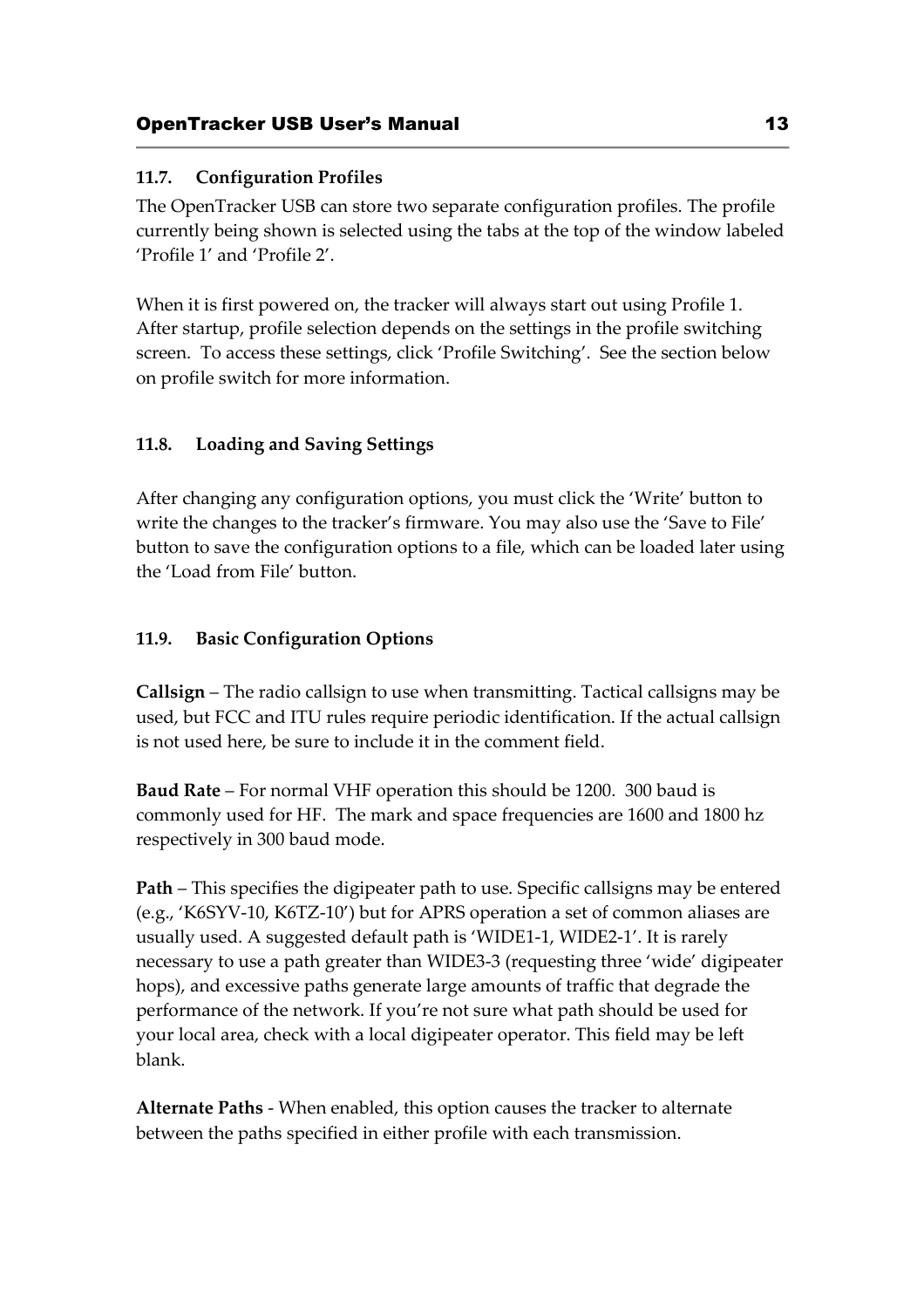**Symbol Table** and **Symbol Code** – These settings control the symbol used to indicate the station's position when drawn on a map. See Appendix B for a listing of available symbols.

**Temp. Adjust** – Calibration offset for onboard temperature sensor. The sensor used on the OpenTracker is fairly linear across its operating range and requires a single-point calibration. The easiest way to accomplish this is to set a thermometer next to the tracker. Subtract the temperature reported by the tracker from the temperature shown by the thermometer, and enter that value in this field. For example, if the thermometer shows the temperature as 26°C and the tracker reports 29°C, enter –3 for the adjustment value.

**Quiet Time** – This setting determines how long the channel must be clear before the tracker will transmit. Each unit is approximately 1/56 second. Setting the quiet time to zero causes the tracker to ignore detected traffic.

**Text** – This is a freeform text field. Anything entered here will be displayed in the comment portion of the transmission or in a separate status packet, as selected. Keep comments as brief as possible to avoid wasting channel capacity, or use the 'Every \_\_ Transmissions' option to reduce how often the text is sent.

**Altitude, Course/Speed, Time** – When checked, report these values as indicated by the GPS receiver. The timestamp may be in Days/Hours/Minutes or Hours/Minutes/Seconds.

**DAO** – Enables the proposed !DAO! APRS extension to provide the map datum used and an extra digit of latitude and longitude resolution. May not be supported by all APRS clients. The datum is always reported as WGS84, which is the standard for normal APRS operation.

**GPS Quality** – Report number of satellites in use and horizontal dilution of precision information as reported by the GPS receiver.

**Temperature** – Report temperature as indicated by the onboard temperature sensor in the comment field, in degrees C. Not affected by the Metric / English setting.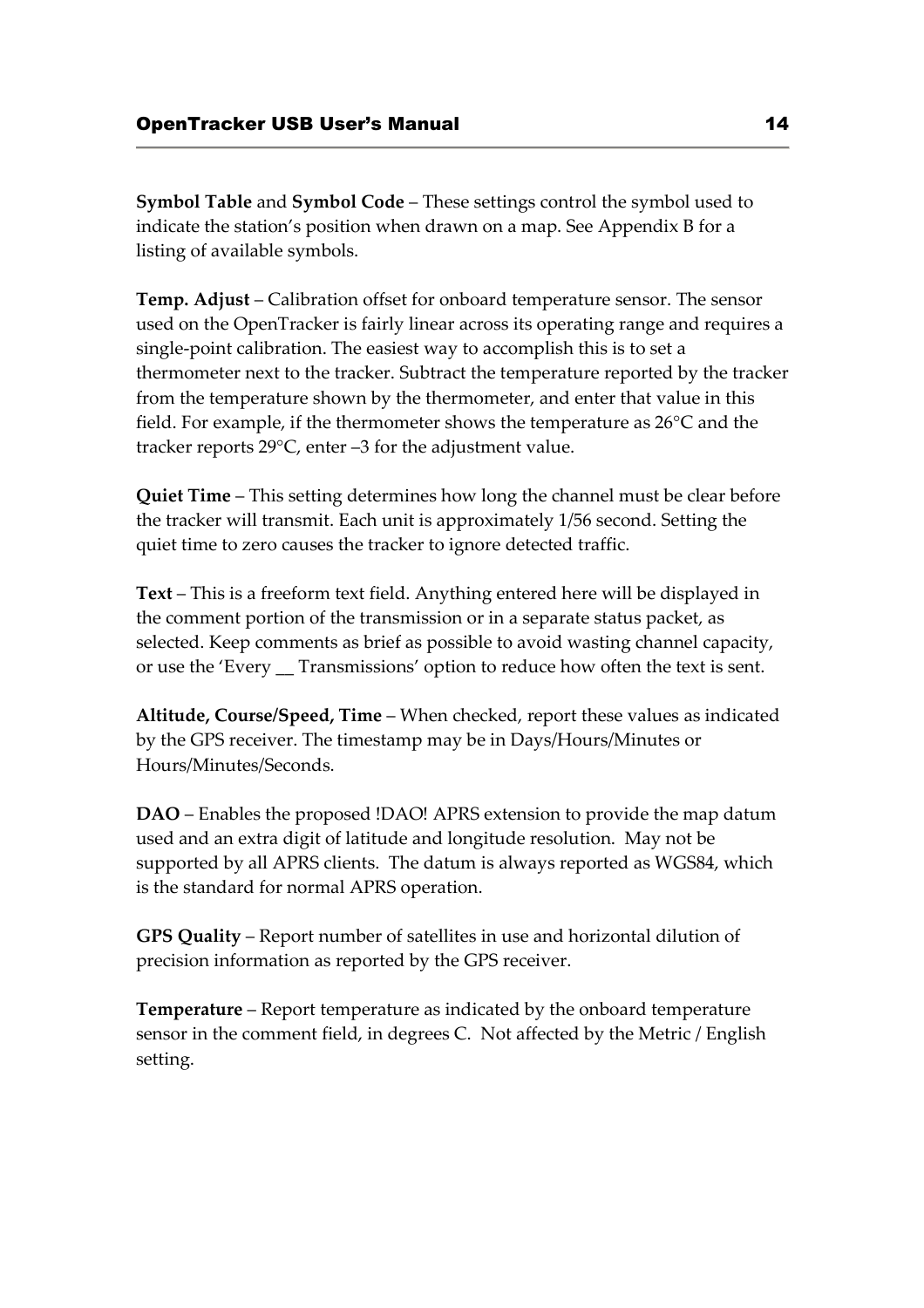**Voltage** – Report input voltage in the comment field. The maximum value is 18.5 volts, and the minimum is the dropout voltage of the regulator – typically 6.7 volts.

**Compressed** – Enables Base91 compressed position reporting. This mode is widely, but not universally, supported. Packets in Base91 format are shorter than their uncompressed equivalents and provide greater position resolution.

**Telemetry every** *n* – Sends a telemetry packet every *n* transmissions. See the telemetry section for more details.

**TX Interval** – How often the tracker should transmit. Allowable values are 0 to 65,535 seconds. This setting will depend on your intended use. One transmission every two minutes is acceptable for most mobile stations. A fixed station (e.g., a solar powered site reporting battery voltage and temperature) might choose an interval in the range of 5 to 30 minutes. If you require transmissions more often than every two minutes or so, consider using the SmartBeaconing™ options detailed below. Special events with many trackers and short transmission intervals should be operated on a separate frequency, not on the shared APRS channel. An interval of zero will disable timed transmissions.

**SmartBeaconing** – Originally developed for the HamHUD by Tony Arnerich, KD7TA, and Steve Bragg, KA9MVA, the SmartBeaconing™ algorithm allows the tracker to operate more efficiently by changing how often it transmits depending on its speed and direction of travel.

When stopped or moving at a speed below the low speed setting, the tracker will transmit at a fixed rate determined by the lower rate setting. Above the specified high-speed threshold, the higher rate setting is used. Between these two extremes, the interval varies between the low and high rates depending on the speed. A turn angle can also be specified to cause the tracker to transmit when turning. The final setting ensures that the tracker will never transmit more often than the specified interval, regardless of speed and turn rate. This can be useful to avoid transmitting more than once in a long, shallow turn.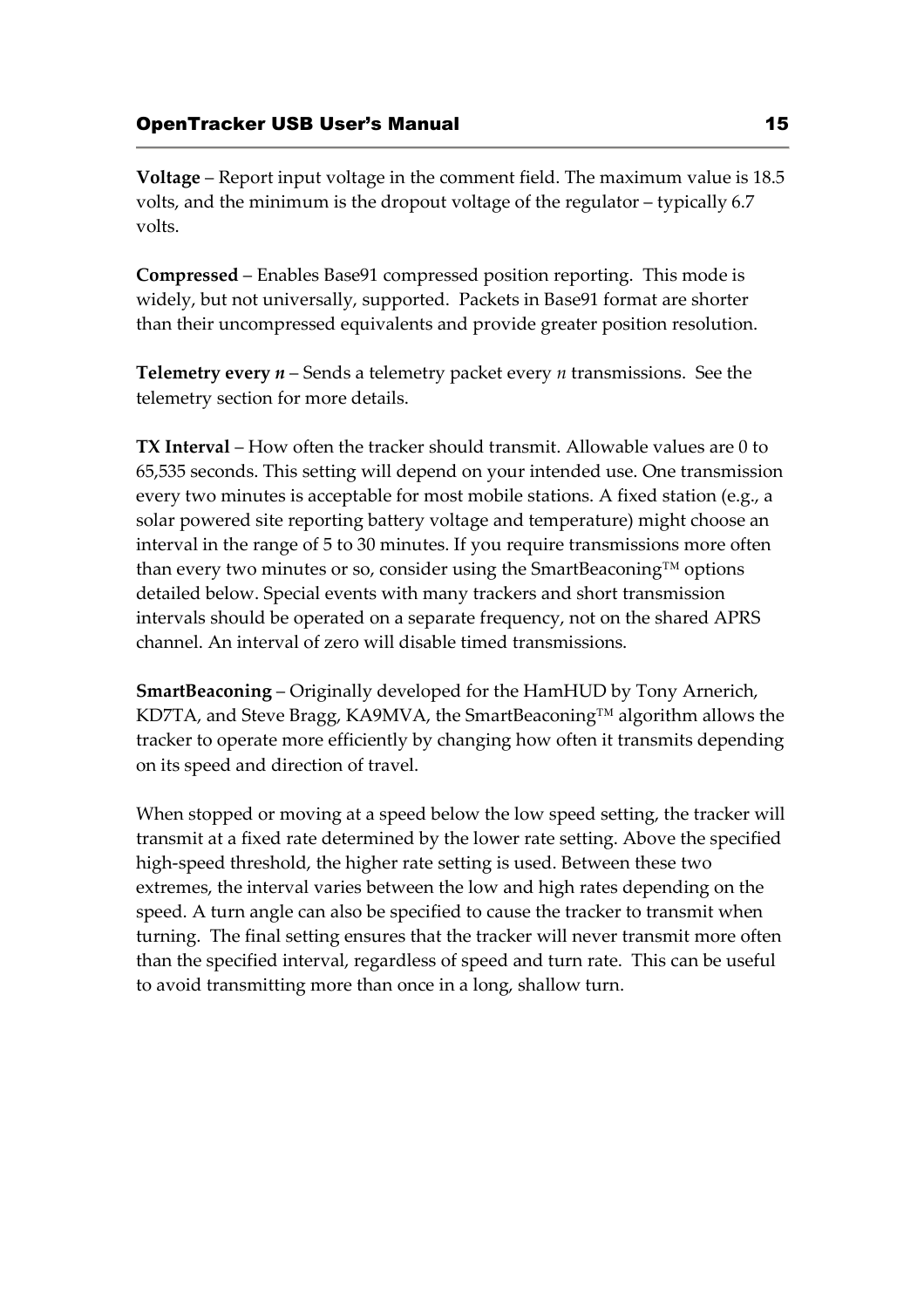| <b>SmartBeaconing Settings</b>                                  |                               |                    | $\mathbf{x}$         |
|-----------------------------------------------------------------|-------------------------------|--------------------|----------------------|
| 5<br>At speeds between<br>Use transmit rate from<br>900         | 60<br>and<br>90<br>to         | <b>MPH</b><br>Sec. | <br>ΠK<br><br>Cancel |
| Transmit when turning more than<br>But not more than once every | degrees<br>28<br>seconds<br>5 |                    |                      |
|                                                                 |                               |                    |                      |

**Use PTT Input** – When this checkbox is enabled, the tracker can be connected inline with a microphone to operate in burst-after-voice (mic encoder) mode. A packet will be transmitted whenever the microphone PTT is released.

**Timeslot** – The timeslot option is typically used to coordinate multiple trackers, especially for special events where many transmitters will be sharing the same channel with a high beacon rate. The number entered selects the timeslot's offset, in seconds, from the start of the hour. The tracker will transmit at this time, and every transmit interval after that. The timeslot value should be smaller than the transmit interval.

As an example, two trackers could be configured with an interval of 10 seconds, with one tracker set to slot 0 and the other to slot 5. The first tracker would transmit at 12:00:00, 12:00:10, 12:00:20, and so on, while the second would transmit at 12:00:05, 12:00:15, and 12:00:20.

**Position** – The tracker can operate in GPS or fixed position mode. When entering a fixed position, enter degrees in the first box and decimal minutes in the next box. Click on the buttons next to the coordinates to select North/South and East/West.

**Don't require GPS fix** – Normally, while in GPS mode, the tracker will not transmit without a valid fix. When this option is selected, the tracker will continue to transmit its last known position if GPS lock is lost for more than 30 seconds. This condition is indicated by the text 'NOFIX' in the status message. If the tracker has received no valid fix since startup, no position will be reported. Status text and telemetry packets will be unaffected. This option is particularly useful for applications like high altitude balloons that may lose GPS lock after landing, but still need to transmit to be found.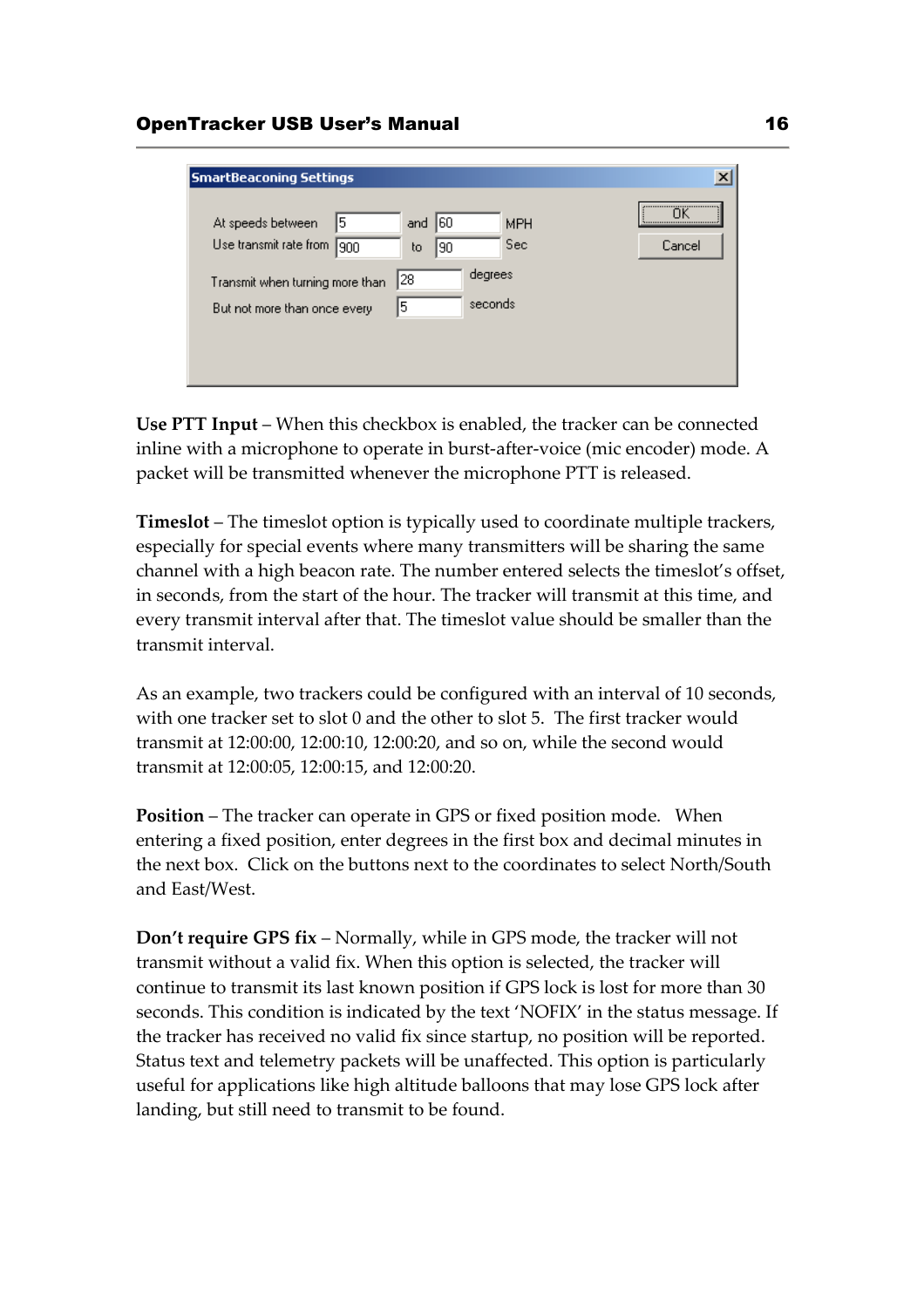**Save** – When enabled, the tracker will save its last-known GPS position as a permanent fixed position if the GPS fix is lost. This may be used in the case of a temporary weather station where a GPS receiver is installed only during setup and is removed to conserve power. The system must remain powered on for 30 seconds after GPS fix loss before the position is saved.

**Waypoint Output** – Enabling the waypoint output option causes the tracker to parse received APRS positions and output them over the serial port at 4800 baud. Waypoints are provided in both NMEA 0183 format (\$GPWPL sentence) and Magellan format (\$PMGNWPL sentence).

**Length Limit** – Some GPS receivers are not capable of display the full 9 characters required for APRS call signs and object names. Setting this option to a smaller number causes the tracker to intelligently truncate the name of the waypoint. Spaces and dashes are eliminated first, and if further truncation is required, characters are dropped from the left first. This prevents stations with different SSIDs from conflicting – for example, with a limit of 6 characters, KB6YUO-12 and KB6YUO-6 would be truncated as 6YUO12 and B6YUO6 respectively.

**Use Custom Symbols** - Enables the use of custom symbols if they have been uploaded to a compatible Garmin GPS receiver (using the Garmin xImage utility).

**Range Limit** - When enabled, waypoints will only be created for stations and objects within the specified range.

**Enable Counter** – This checkbox enables the digital counter function. When this function is enabled, the tracker will no longer transmit immediately when X1 pin 4 is shorted to ground. Instead, it will increment a counter and include the current count in the status text, e.g., 'CNT00001'. The maximum count is 65535, after which the counter rolls over to zero. This option can not be used concurrently with profile switching with the 'jumper' option.

**Reset on Transmit** – Setting this checkbox causes the counter to reset with every transmission. Hence, the count reported is the number of events since the last transmission.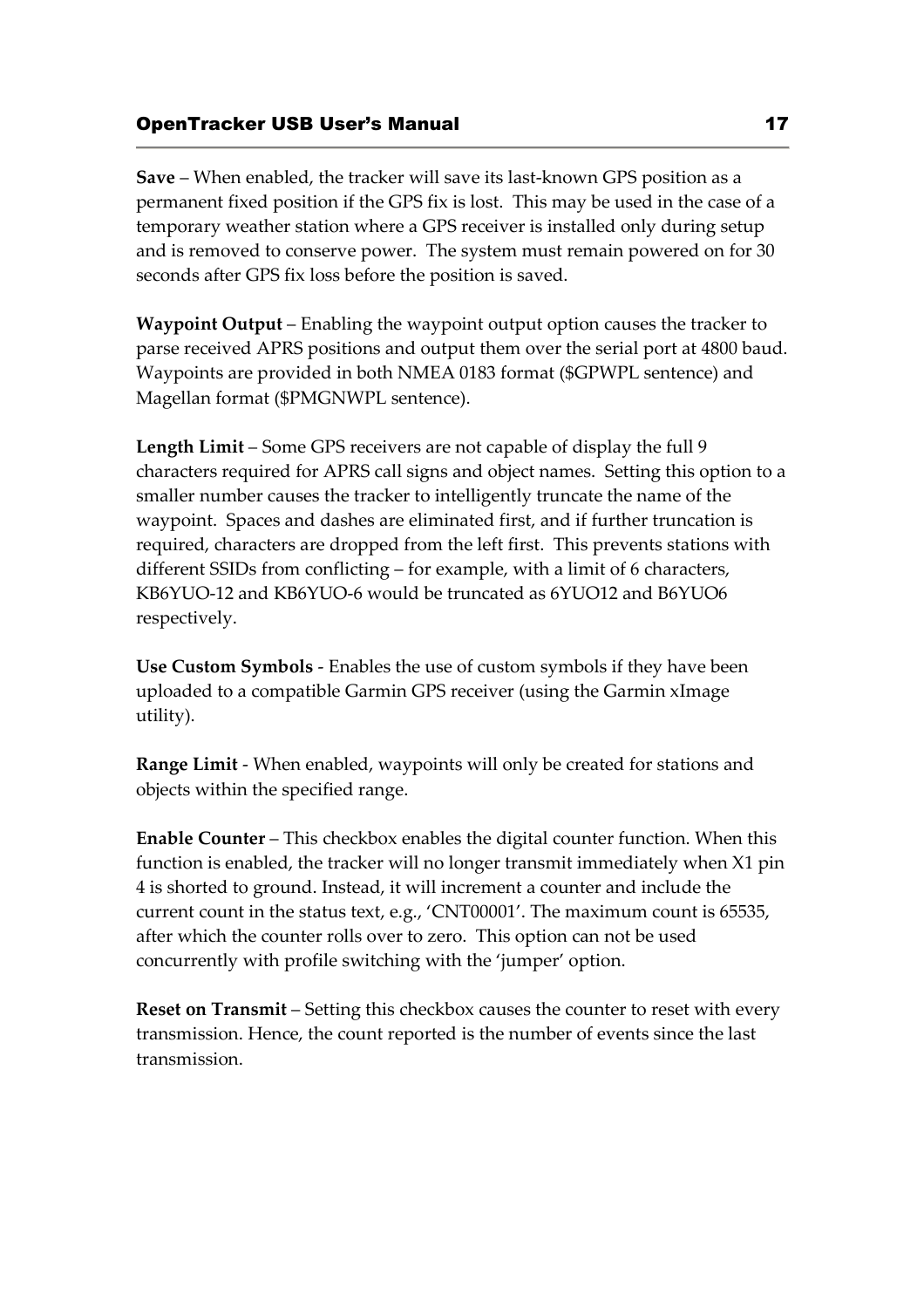**Debounce** – This is a delay applied to the counter input. After a counter event is registered, all subsequent events are ignored until the specified time has elapsed. Without a suitable debounce setting, a typical pushbutton could register several events for one press.

**Power Control** – When selected, the tracker will activate its power control line (AUX IO) before each transmission. The tracker will pause for the specified number of seconds to give the transmitter time to power up. The power control feature is especially useful for solar-powered weather or telemetry stations.

**TX Audio Level** – This slider sets the audio output level. This level can be set interactively from the Tuning/Diagnostics screen. If you find that the required level is less than one quarter of the full scale, make sure you have the 'HI' jumper removed. Running with the audio level set in software to a very low level can increase DAC quantization noise.

**TX Delay** – All radios require a certain amount of time to stabilize on their transmitting frequency, and receivers also require time to lock on. This value specifies the number of milliseconds the tracker should wait after the start of the transmission before it begins sending data. Allowable values are 0 to 1023 milliseconds. Setting this value too high will keep the channel busy longer than necessary. Setting it too low will prevent packets from being transmitted properly. Finding the optimum value for your radio may require some experimentation.

**Don't transmit if supply**  $\lt n$  **– To avoid over-discharging batteries, enable this** option and enter the minimum voltage at which the tracker should operate the transmitter.

**Invert Carrier Detect** – Usually used with mobile radios, this checkbox indicates that the channel is busy when the carrier detect input is low.

**Software DCD** – This option selects the data carrier detect (DCD) mode used. When unchecked, the tracker considers the channel to be busy in the presence of any noise, including voice or static. When checked, the channel is considered busy only when a valid 1200 baud signal is present.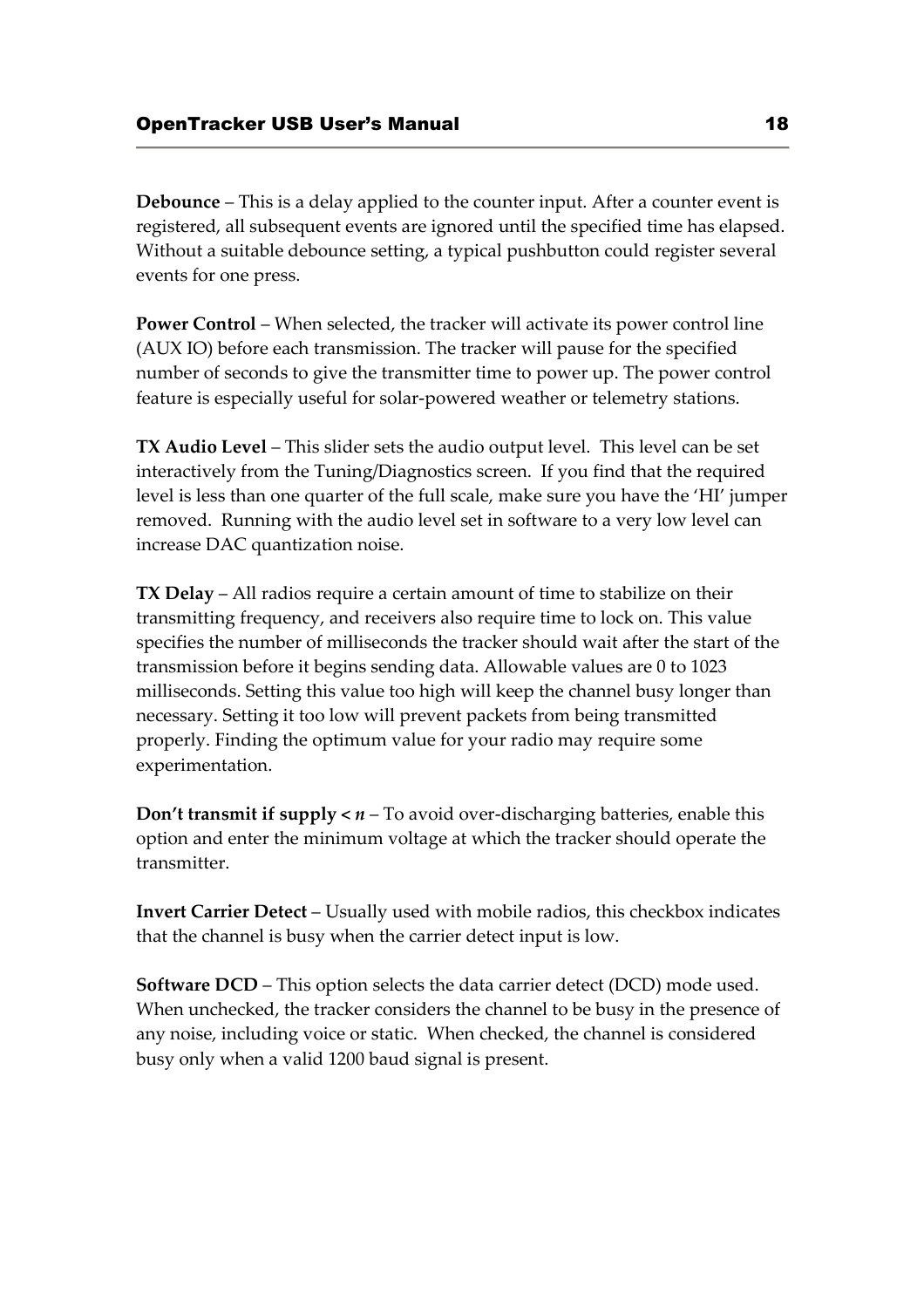# OpenTracker USB User's Manual 19

**No Suppress PTT Out on PTT In** – This option allows the tracker to be used in burst-after-voice mode without breaking any lines between the microphone and radio. PTT is not asserted by the tracker until the microphone PTT is released.

**External Squelch** – Enables the use of an external squelch or COR input.

**Copy from Profile** *n* – This button copies the contents of one profile to the other.

# **11.10. Tuning and Diagnostics**

Access the tuning and diagnostics screen with the 'Tuning/Diagnostics' button.

| <b>Tuning and Diagnostics</b>                                                                                                                                   | $\boldsymbol{\times}$ |
|-----------------------------------------------------------------------------------------------------------------------------------------------------------------|-----------------------|
| Test Outputs<br>Green LED<br>PTT<br><b>Red LED</b><br>Power                                                                                                     |                       |
| Test Tones<br>Sensors<br>0.31v<br>● 1200 ● 300 Baud<br>Voltage<br>90 F<br>High<br>Low<br>Temperature                                                            |                       |
| $O$ 1x $O$ 4x $O$ 16x<br>ш<br><b>RX</b> level<br>RX Gain<br>$-1$ , $-1$ , $-1$ , $-1$<br>$\mathbf{1}$<br>$\mathbf{I}$<br>min<br>max<br>Transmit Audio Level<br> |                       |

From this screen, you can exercise the tracker hardware and set the audio level. The top row of buttons controls the red and green elements of the ACT LED, the PTT output, and the power relay, and the second row allows AFSK tones to be sent, either with or without PTT on. When both tone buttons are on, the tracker sends alternating mark/space tones at the specified baud rate. The 'Sensors' pane shows the raw readings from the on-board sensors. The temperature reading is shown without the calibration constant applied.

Use the RX Gain setting and your radio's volume adjustment to keep the received audio level (indicated by the blue bar) between 50% and 100% of full scale when the radio is receiving a packet.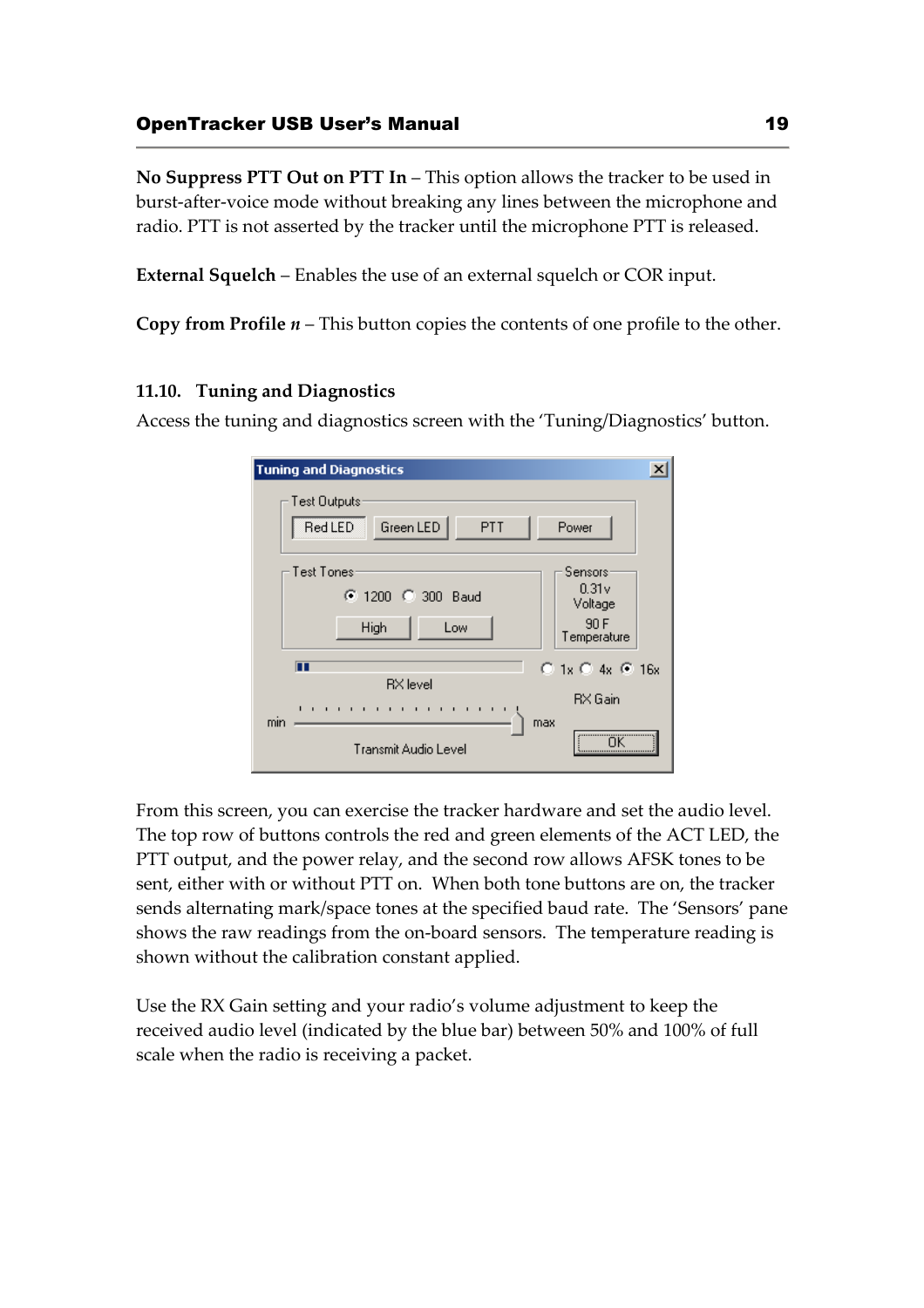# **11.11. Access List**

| <b>Access List</b><br>×                                                |
|------------------------------------------------------------------------|
| Enter callsigns (without SSIDs) to be permitted remote command access: |
|                                                                        |
| N1VG<br>KI6FAL                                                         |
| KB6VAA                                                                 |
|                                                                        |
|                                                                        |
| 0K<br>Cancel                                                           |
|                                                                        |

This screen allows editing of the tracker's remote access control list.

# **11.12. Profile Switching**

To access the profile switching setup, click on the 'Profile Switching' button from the main configuration screen.

| <b>Profile Switching Setup</b>                                                                                                                                     | $\vert x \vert$                                                                                                                                                           |
|--------------------------------------------------------------------------------------------------------------------------------------------------------------------|---------------------------------------------------------------------------------------------------------------------------------------------------------------------------|
|                                                                                                                                                                    |                                                                                                                                                                           |
| Profile 1                                                                                                                                                          | Profile 2                                                                                                                                                                 |
| Switch to Profile 2 When:                                                                                                                                          | Switch to Profile 1 When:                                                                                                                                                 |
| C Any C All of these conditions are met                                                                                                                            | C Any C All of these conditions are met                                                                                                                                   |
| 51189<br>Altitude<br>Feet<br>0<br>Speed<br>П<br><b>MPH</b><br>$\rightarrow$<br>-459<br>۴F<br>Temperature<br>⇒<br>0.00<br>Voltage<br>Volts<br>- 11<br>$\rightarrow$ | 51189<br>Feet<br>$\Box$ Altitude<br>lo.<br>$\rightarrow$<br>$\Box$ Speed<br><b>MPH</b><br>$-459$<br>۴F<br>⇒<br>$\Box$ Temperature<br>0.00<br>$\Box$ Voltage<br>Volts<br>⋋ |
| 0<br>ADC Input<br>$\triangledown$ Jumper<br>$G$ On<br>$C$ Off                                                                                                      | $\Box$ ADC Input<br>I۵<br>$\overline{\triangledown}$ Jumper<br>$C$ On<br>$G$ Off                                                                                          |
| C Invalid<br>GPS Fix<br>$\degree$ Valid<br>T.                                                                                                                      | $\Box$ GPS Fix<br>C Invalid<br>C Valid                                                                                                                                    |
| Transmit when switching to this profile                                                                                                                            | Transmit when switching to this profile<br>ΠK<br>                                                                                                                         |

The conditions to test are selected using the checkboxes to the left of each condition. The comparison can be either '>' (greater than) or '<=' (less than or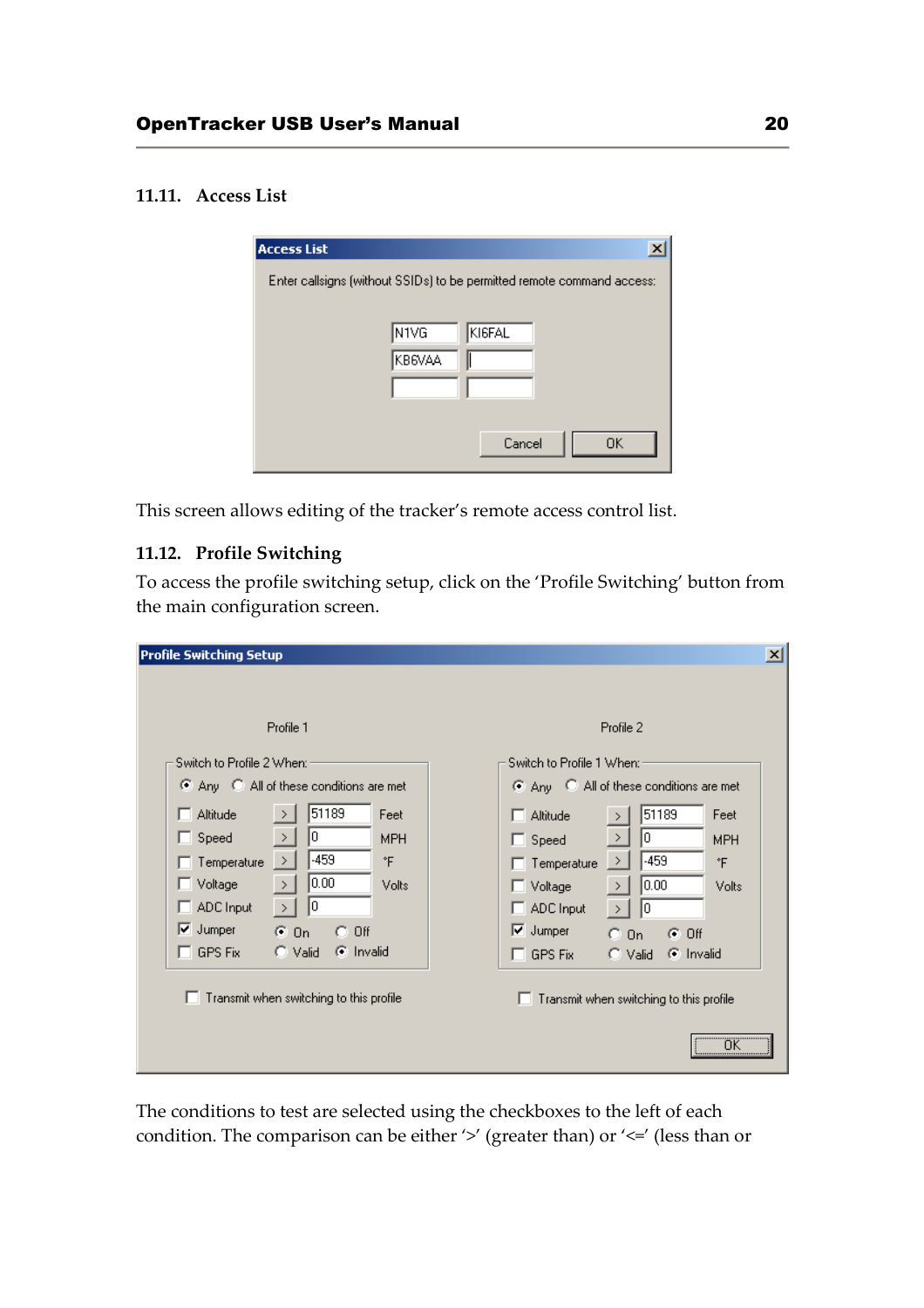equal to). Clicking on the button showing the comparison operator toggles it between these two settings.

The *Altitude* and *Speed* values are compared with those indicated by the GPS. Onboard sensors provide readings for comparison with the *Temperature* and *Voltage* fields. *ADC Input* refers to the extra unused analog-to-digital converter input on X1 pin 9. The possible values are 0 to 255, corresponding to a range of 0 to 20 volts. The 'jumper' setting refers to the state of the CFG input on the accessory port (CN4 pin 7). The input is 'Off' when the CFG pin is pulled to ground, as through a toggle or pushbutton switch. The *GPS Fix* is considered invalid if it has been more than 20 seconds since the last valid position was received from the GPS unit.

The selected tests are run once every second. If the conditions are met, the new profile is loaded. If *Transmit when switching to this profile* is checked in the new profile, a packet is transmitted immediately.

If the conditions in both profile panes are met, the tracker will switch between the two profiles each second and may cause undesired operation.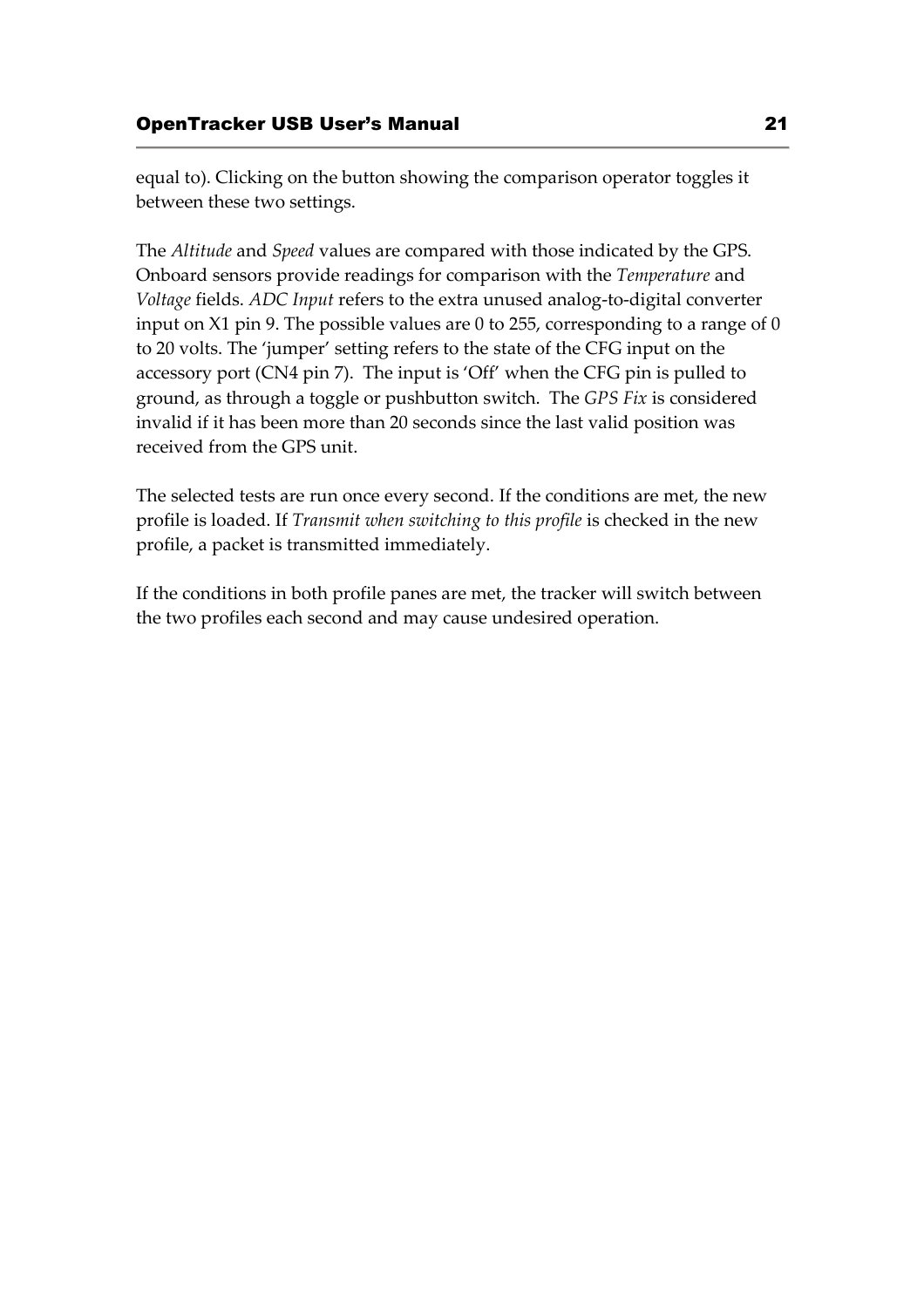# 12. Command Reference

Most commands can be issued through the serial console, APRS message, or fleet management message. Some commands make sense only when used from the local console and are not available for remote access.

The OpenTracker USB will accept command abbreviations. A minimum of three characters must be entered. For example, CALIBRATE can be entered as CAL. AUTOBAUD can be entered as AUTOB, the additional characters being required to distinguish it from AUTOSAVE.

Many commands return values in the script engine's 'Result' variable. On/Off commands return 1 for 'On' and 0 for 'Off'. Numeric settings return the value of the setting. Other return values are documented below in italics.

#### **1WIREWX**

Enables 1-Wire Weather Station mode. The TAI8515 weather station should be connected to the 1-wire pin on header CN4.

**ABAUD** 1200 | 2400 | 4800 | 9600 | 19200 | 38400 | 57600 | 115200 Sets baud rate for the primary serial port. Default is 4800 baud. *Return value: 99 = invalid setting, 0-7 = 300 to 115200 baud*

#### **ALTITUDE** on|off

Report altitude in position packet.

#### **ALTPATH** on|off

Causes the tracker to alternate between the digipeater path entries in either profile with each transmission.

#### **AMODE** AUTO | KISS | WS2300 | DAVIS

Sets mode for primary serial port. See 'Port Modes' above for more information.

# **ANALOG** <n>

Returns the current reading for the specified analog input pin. See the telemetry section of this manual for details on pin assignments. This command is used primarily for scripting.

*Return value: Current analog reading for specified pin*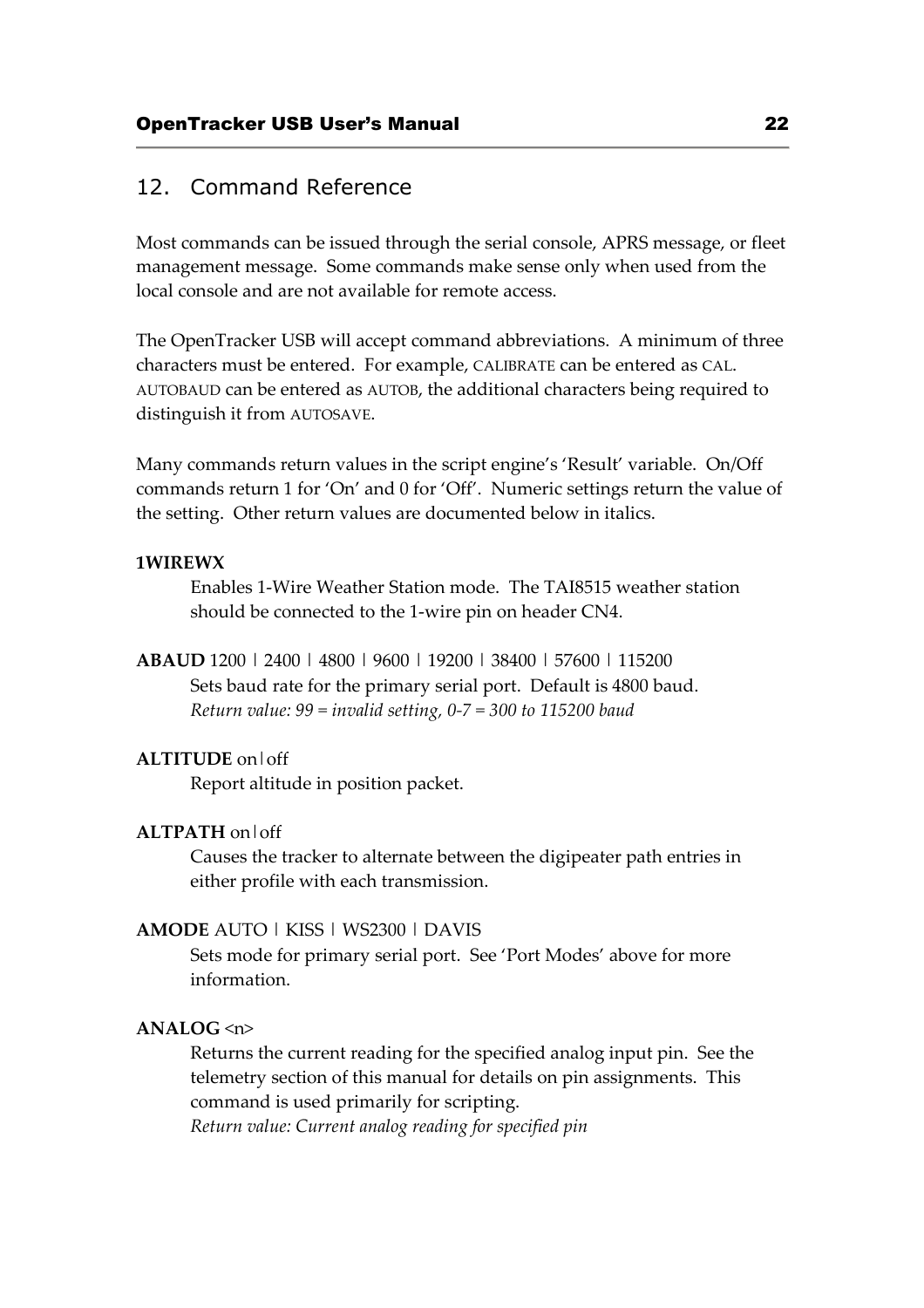#### **AUTHLIST** +/-<callsign>

Displays or changes the list of callsigns authorized for remote access. +callsign adds a callsign to the list, -callsign removes a callsign from the list, and 'none' erases the entire list. Up to six callsigns can be stored.

#### **AUTOBAUD** on|off

Enables automatic baud rate detection. When a baud rate mismatch is detected, the unit will attempt to automatically select the proper baud rate.

#### **AUTOSAVE** on|off

When enabled, the tracker will save its last-known GPS position as a permanent fixed position if the GPS fix is lost. This may be used in the case of a temporary weather station where a GPS receiver is installed only during setup and is removed to conserve power. The system must remain powered on for 30 seconds after GPS fix loss before the position is saved.

**BBAUD** 1200 | 2400 | 4800 | 9600 | 19200 | 38400 | 57600 | 115200 Sets baud rate for the secondary serial port. Default is 4800 baud. *Return value: 99 = invalid setting, 0-7 = 300 to 115200 baud*

#### **BEACON** [text] (local only)

If no beacon text is specified, a position beacon (and weather beacon, if applicable) will be queued for immediate transmission. If a text string is entered, that text will be transmitted as an AX.25 text packet.

The command 'BEACON W' will transmit only a weather packet, and 'BEACON P' will transmit a position packet.

# **BMODE** AUTO | KISS | WS2300 | FLOW | DAVIS

Sets mode for secondary serial port. See 'Port Modes' above.

# **CALIBRATE** LOW | HIGH | ALT | PACKET (local only) Calibration functions to set demodulator tuning and transmitter deviation. 'Low' transmits a 1200 hz tone, 'high' transmits a 2200 hz tone, 'alt' transmits alternating 1200 and 2200 hz tones, and 'packet' sends a test packet repeatedly. Use the '[' and ']' keys for coarse adjustment of the transmit audio level, and '-' and '+' for fine adjustment. Press any other key to exit calibration mode.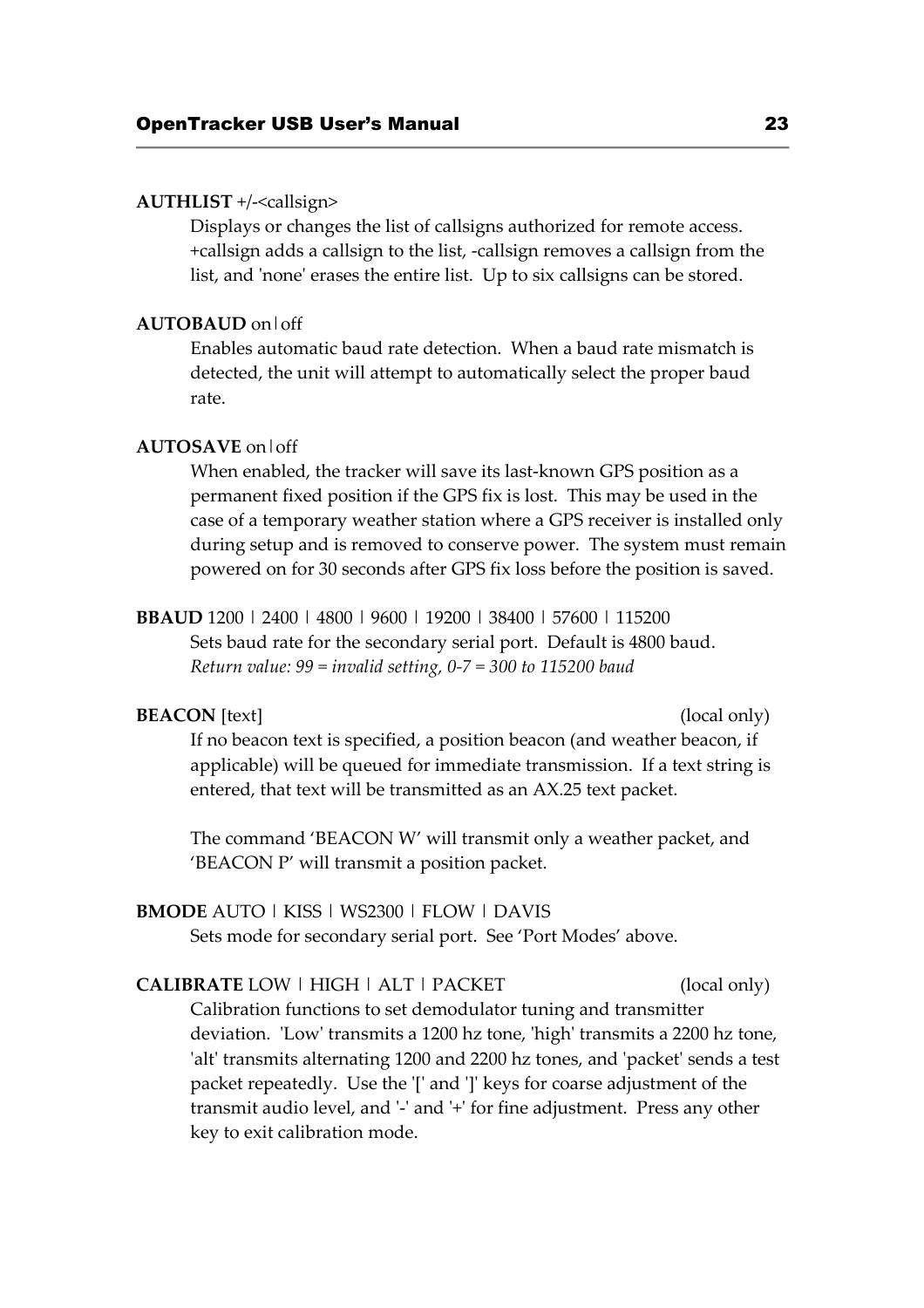#### **CDINVERT** on|off

Inverts carrier detect input polarity.

#### **CNTRESET** on|off

Causes counter to reset with each transmission. See accessory port information.

# **COMMENT** <string>

Sets beacon text / comment string, up to 64 characters.

#### **COMPRESS** on|off

Enables Base91 compressed format for position transmissions.

#### **CONFIG** 1|2 (local only)

Selects configuration profile to modify.

#### **CONVERSE** (local only)

In converse mode, text entered at the console is transmitted when the ENTER key is pressed. Hit CTRL-C to exit. The command 'K' may also be used to enter CONVERSE mode.

#### **COUNTER** on|off

Transmits counter value in status text.

### **CUSTSYM** on|off

Enables the use of custom symbols if they have been uploaded to a compatible Garmin GPS receiver (using the Garmin xImage utility).

### **CWBEACON** <text> (local only)

Sends <text> as a Morse code beacon.

### **DAO** on|off

Enables transmission of the !DAO! extended-precision construct. This provides an extra digit of precision over the standard APRS position format, but results in a longer packet and may not be supported by all APRS clients.

Lists addresses of all connected 1-wire devices.

**DEVLIST** (local only)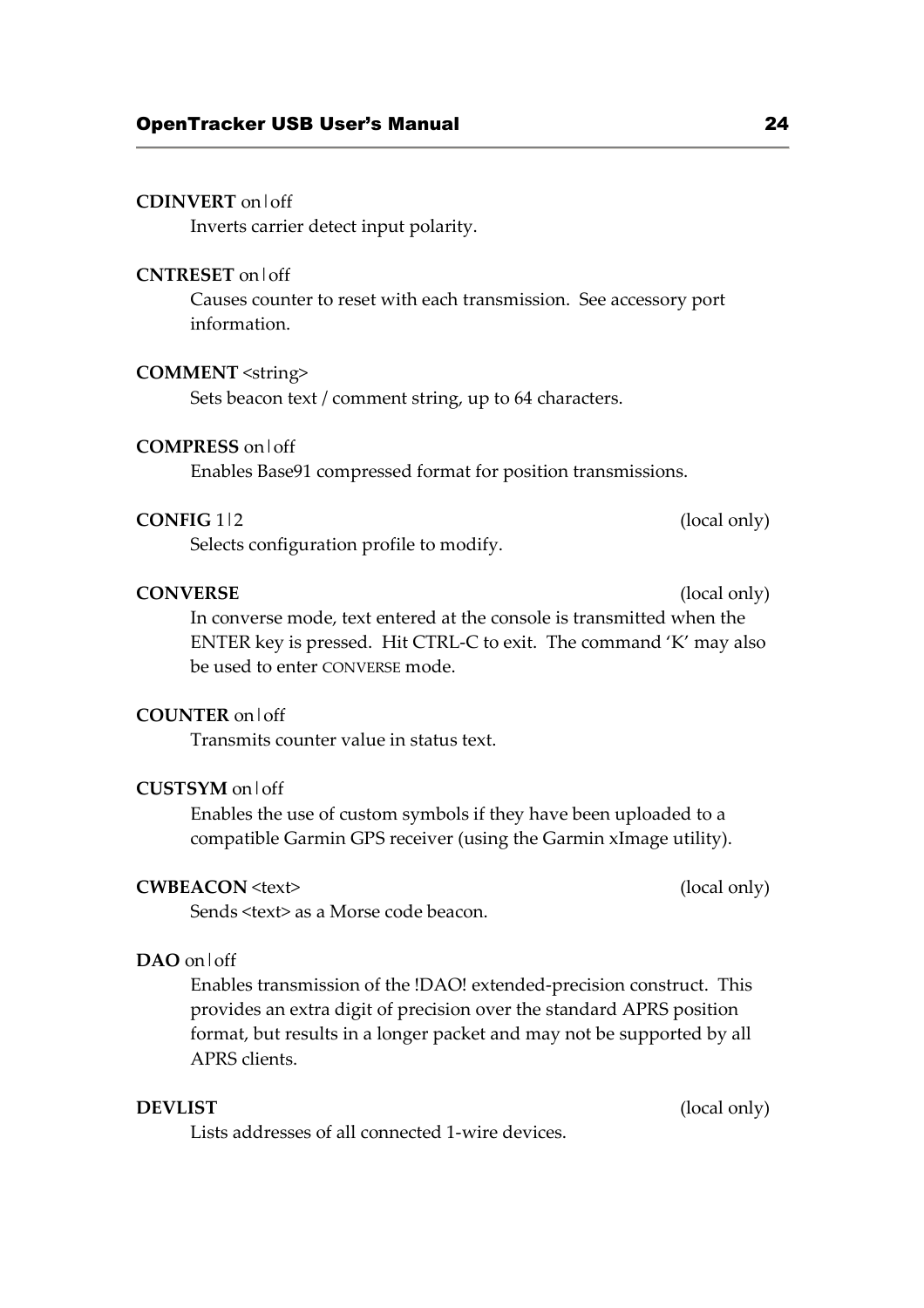*Return value: Number of devices detected* 

# **DISPLAY** (local only)

Lists all configuration parameters.

# **DOUBLE** <n> on|off

When enabled, two identical copies of the position packet are sent with each transmission. This should only be used with short packets when extra redundancy is required.

**DUMP** (local only)

Displays the tracker's memory contents for troubleshooting purposes. By default only RAM contents are displayed. DUMP CONFIG displays configuration memory contents, and DUMP ALL displays everything.

# **EXTSQL** on | off

Enables external squelch input.

# **EXTTEMP** on | off

Enables temperature reporting from an external DS18S20 temperature sensor connected to the 1-wire data bus..

# **FAHRENHT** on|off

Reports temperatures in Fahrenheit when temperature output in the status text is enabled.

### **FILTER** on | off

When FILTER is ON, the MONITOR command will only output printable characters.

### **GPSDATA** on|off

Reports GPS quality data in status text, including horizontal dilution of precision (HDOP) and number of satellites used (SATS).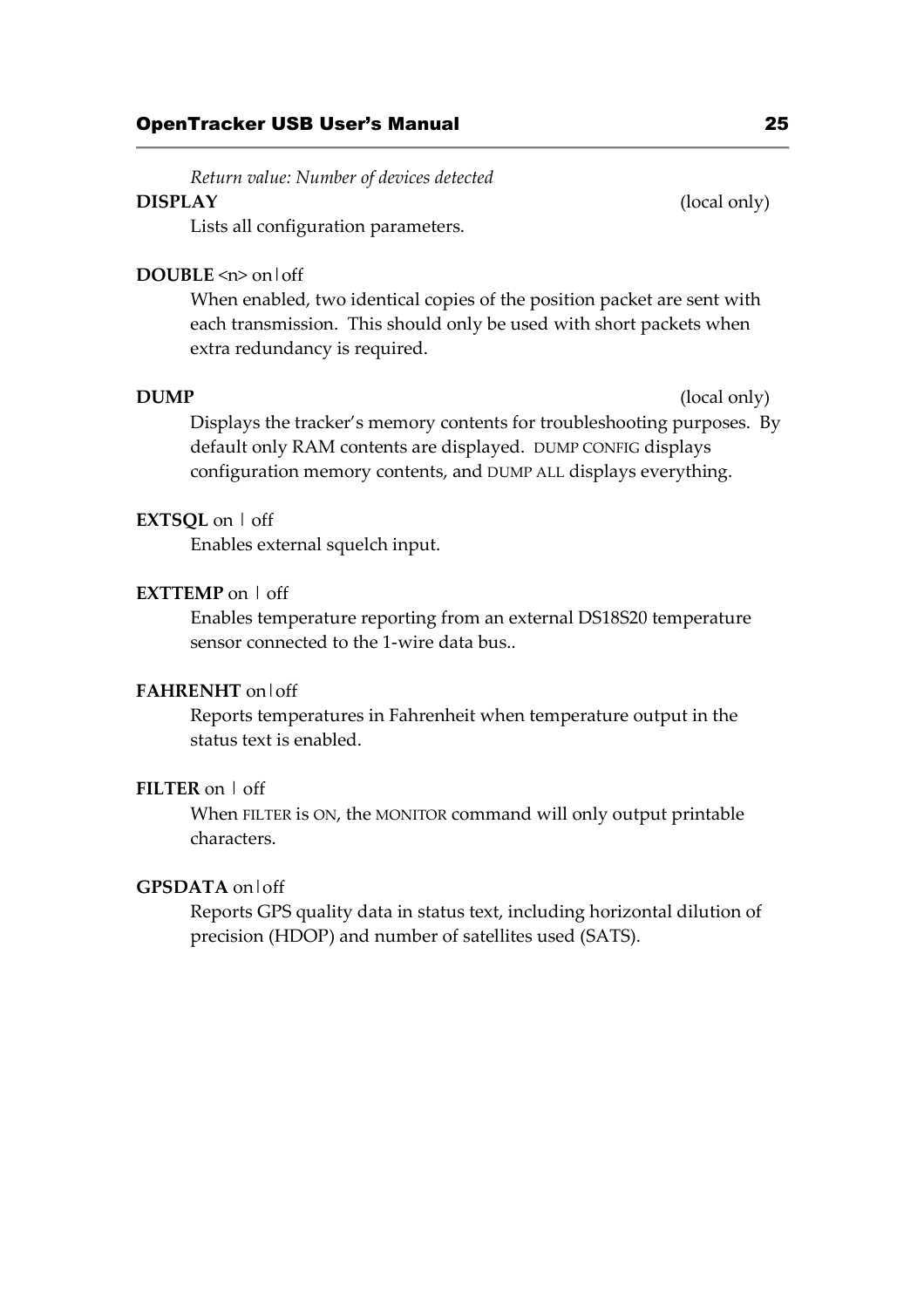# **GPIO**  $\leq n$  on  $\mid$  off  $\mid$  toggle  $\mid$  in

Reads or sets state of a general-purpose digital I/O pin. 'On' sets the pin to the high state, 'Off' sets it to low state, 'Toggle' reverses the state of the pin, and 'In' switches the pin to input mode and returns 1 or 0 depending on the input signal. This command is used primarily for scripting. Pin output state settings are not retained when power is lost. See the telemetry section of this manual for details on pin assignments. Example: GPIO 1 ON *Return value: 0 or 1 depending on input signal* 

#### **HALFSLOT** on|off

When timeslotting is enabled, HALFSLOT adds <sup>1/2</sup> second to the slot time.

#### **HBAUD** 1200|300

Selects transmission baud rate. Note that the reception baud rate is fixed at 1200 baud.

#### **HEADERLN** on|off

Breaks MONITOR packets into two lines, with header and payload separated.

## **INFO**

Displays general system and diagnostic data, including number of packets heard, buffer overruns, and frame check sequence errors detected.

#### **INTERVAL** <0-65535> (seconds)

Sets the interval between automatic transmissions.

#### **LVINHIBIT** <0-255> (\* 0.0784 volts)

Sets the low-voltage inhibit threshold. When the supply voltage drops below this level, the unit will cease transmitting. Each unit is 0.0784 volts, so a setting of 100 equals 7.84 volts.

#### **MAXRANGE** <0-255> (miles)

When set to a non-zero value, waypoints will only be created for stations and objects within the specified range.

# **MONITOR** on|off

Displays incoming packets on the console as they are received.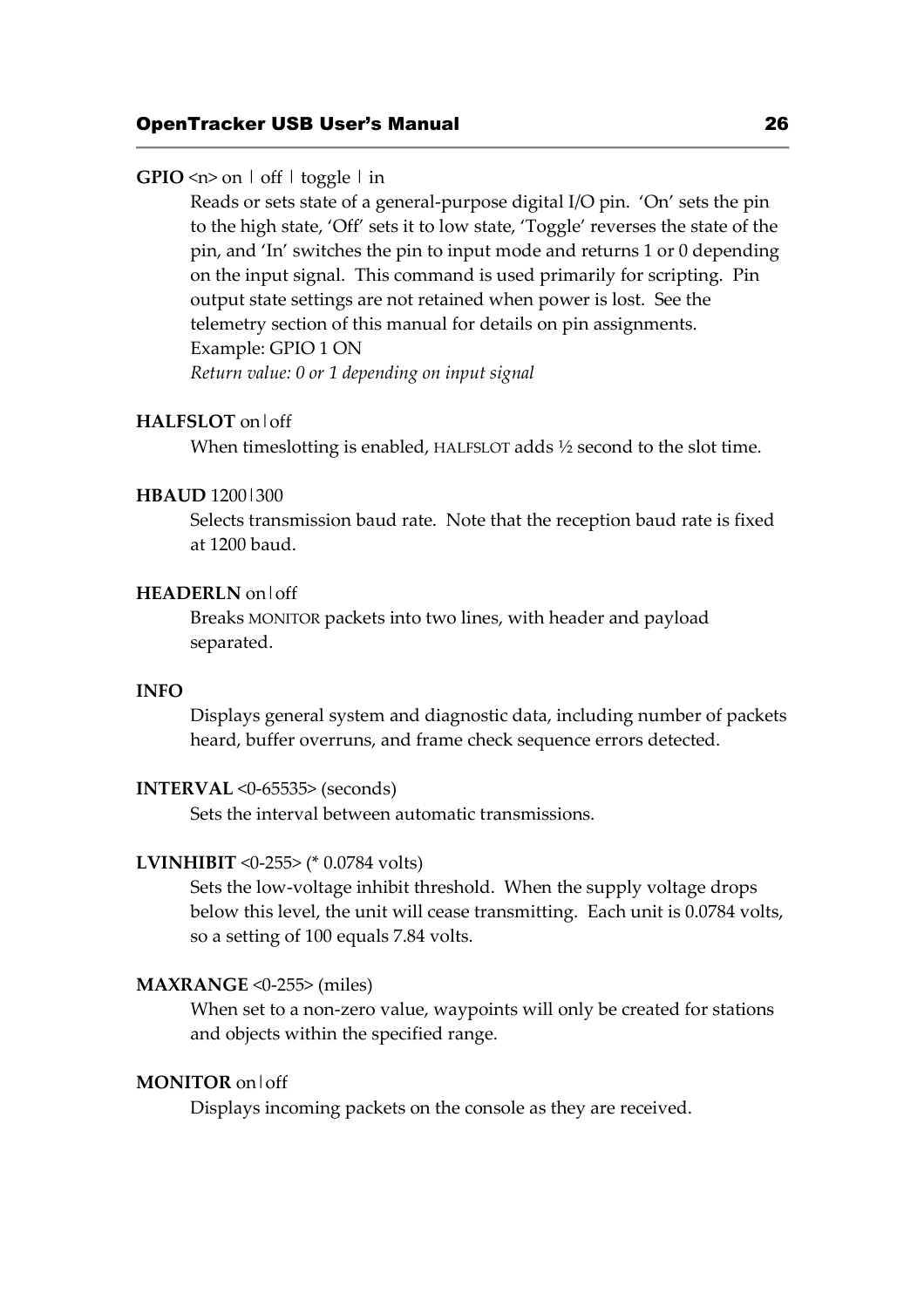#### **MYCALL** <xxxxxx-nn>

Sets the unit's callsign and optional SSID.

### **NICE** <n>

When the tracker hears one of its own packets digipeated, it will skip the following <n> transmissions. This allows a faster beacon rate to be used in areas with poor coverage, without increasing the load on the network in areas with better coverage.

#### **OUTPUT1** on|off

Not currently implemented.

# **PASSALL** on|off

Normally the tracker ignores all received packets that fail a frame check sequence test. PASSALL disables the FCS test. This option should only be used for troubleshooting as it will result in output of corrupted packets.

#### **PASSLIST** [n] (local only)

Generates a list of the next *n* one-time passwords to be used, based on the pass phrase entered with the SECRET command. Default is 144.

#### **PATCH** <hex string>

The patch command allows direct modification of the contents of the tracker's flash memory. This command should only be used as directed by the manufacturer. Improper use of this command may render the tracker inoperable.

#### $PATH <$ call1,call2,...>

Comma-separated digipeater path list, containing up to three digipeater addresses.

#### **POSITION** <hhmm.mmx hhhmm.mmx> | GPS

Sets fixed position or enable GPS. Position must be entered in degrees and decimal minutes, including leading zeros. Setting position to 'GPS' reverts to GPS tracking mode.

Example: POSITION 4851.49N 00217.66E

*Return value: 0 = Using GPS, 1 = Fixed Position, 2 = Position Unknown*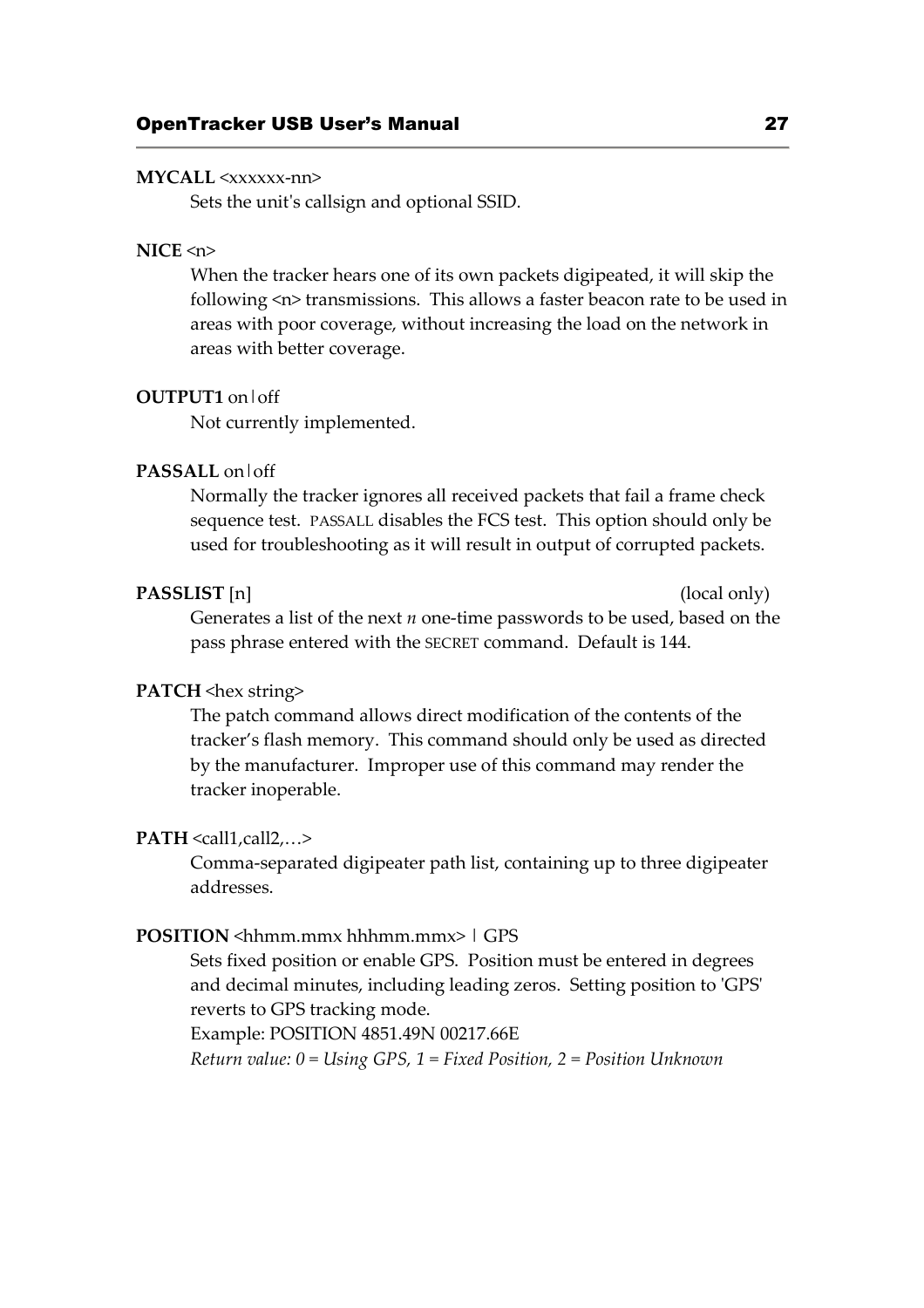# OpenTracker USB User's Manual 28

#### **POWER** on|off|<0-255> (seconds)

ON or OFF will manually set the state of the power relay control pin (AUX IO). Specifying a value in seconds will enable automatic power control mode, where the power output is turned on for the specified number of seconds prior to transmission, and turned off immediately after transmission.

*Return value: 0 = Off, 1 = On, 2 = Timed*

# **PROFILE** 1 | 2

Selects the configuration profile to use.

#### **PROPWPT** on|off

Enables proprietary waypoint strings. With PROPWPT OFF, output formats are \$GPWPL and \$PGRMW. With PROPWPT ON, \$PKWDWPL, \$GPWPT, and \$PMGNWPL are output.

# **PTTINPUT** on|off

Enables PTT input for mic encoder opration. A position packet will be transmitted when the mic PTT is released.

#### **PULSE** <0-255> (seconds)

Activates power output for specified duration.

#### **PWAUTH** on|off

Enables one-time password authentication.

#### **QUIET** <0-255>

Time channel must be free before transmission can occur, in 1/64 second units.

#### **REARM** <0-255> (milliseconds)

Specifies minimum time between counter inputs. May be used for switch de-bouncing.

#### **REPLY** <message> (local only)

Sends a text message to the last person who sent a message addressed to this unit's callsign

#### **RETRIES** <0-255>

Number of times to retransmit an outgoing message.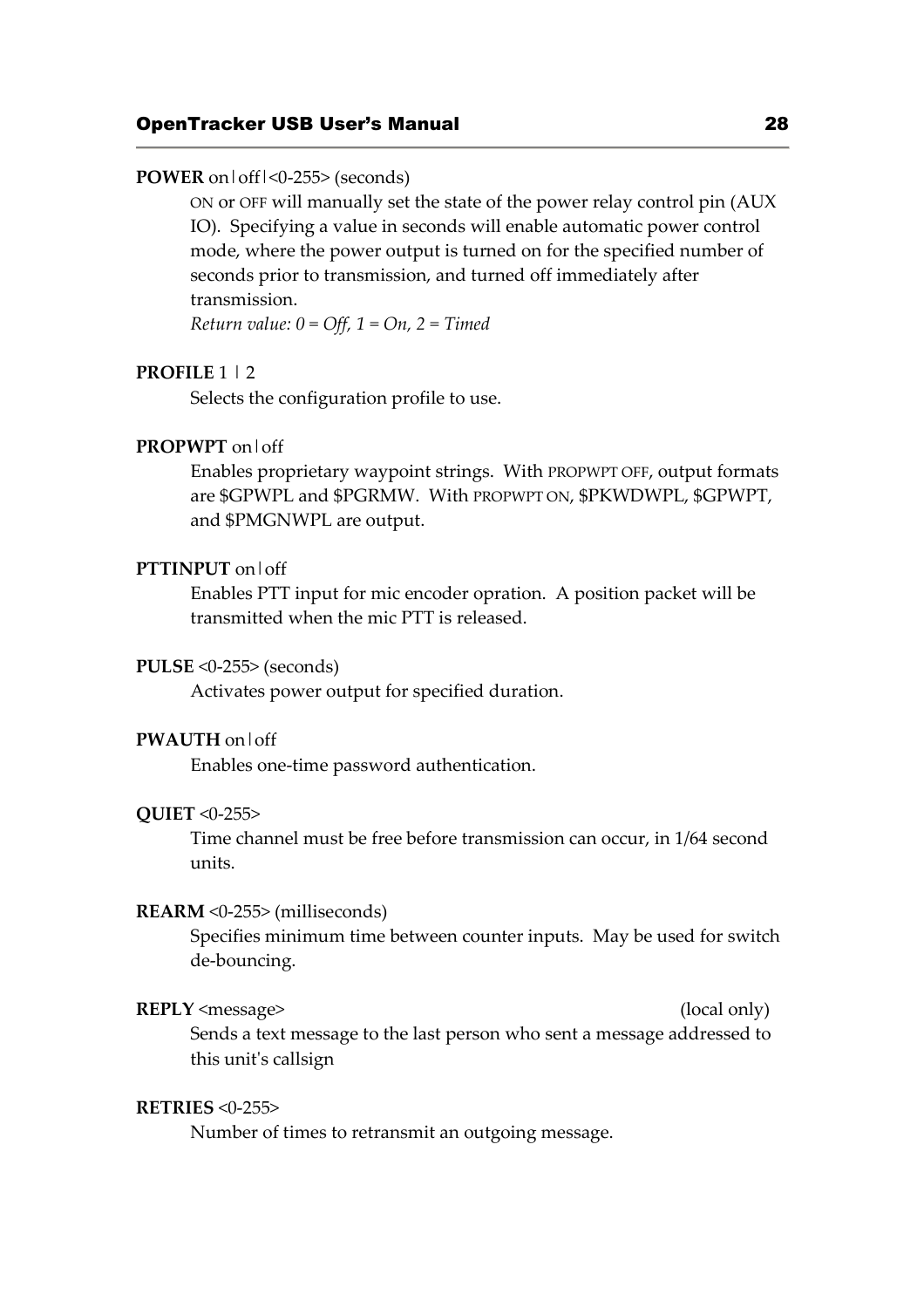#### **RETRYTIME** <0-255> (seconds)

Time between message retry attempts - interval increases by this value with each transmission.

#### **REQALL** on|off

Require all configuration switch parameters to be met before switching profiles.

#### **RESET**

Perform software reset. Saved settings are unaffected.

# **RING** on|off

Sends a bell character whenever an incoming message arrives.

#### **SCRIPT** on|off

Enables the script engine.

#### **SECRET** <pass phrase>

Sets the pass phrase for the one-time password authentication system.

#### **SEND** <callsign> <message> (local only)

Sends a text message to the designated recipient.

# **SHAREDPTT** on|off

Controls PTT line behavior for mic encoder mode. If enabled, PTT output is not asserted until the PTT input is released.

#### **SLOT** <0-65535>

Time slot for transmission (if TIMESLOT is on). Slot position is counted in seconds from the start of the hour.

#### **SMARTBCON** < low speed> < high speed> < low rate> < angle> < time>

Configures SmartBeaconing. The SmartBeaconing algorithm allows the tracker to operate more efficiently by changing how often it transmits depending on its speed and turn rate.

When stopped or moving at a speed below the low speed setting, the tracker will transmit at a fixed rate determined by the lower rate setting. Above the specified high-speed threshold, the higher rate setting is used.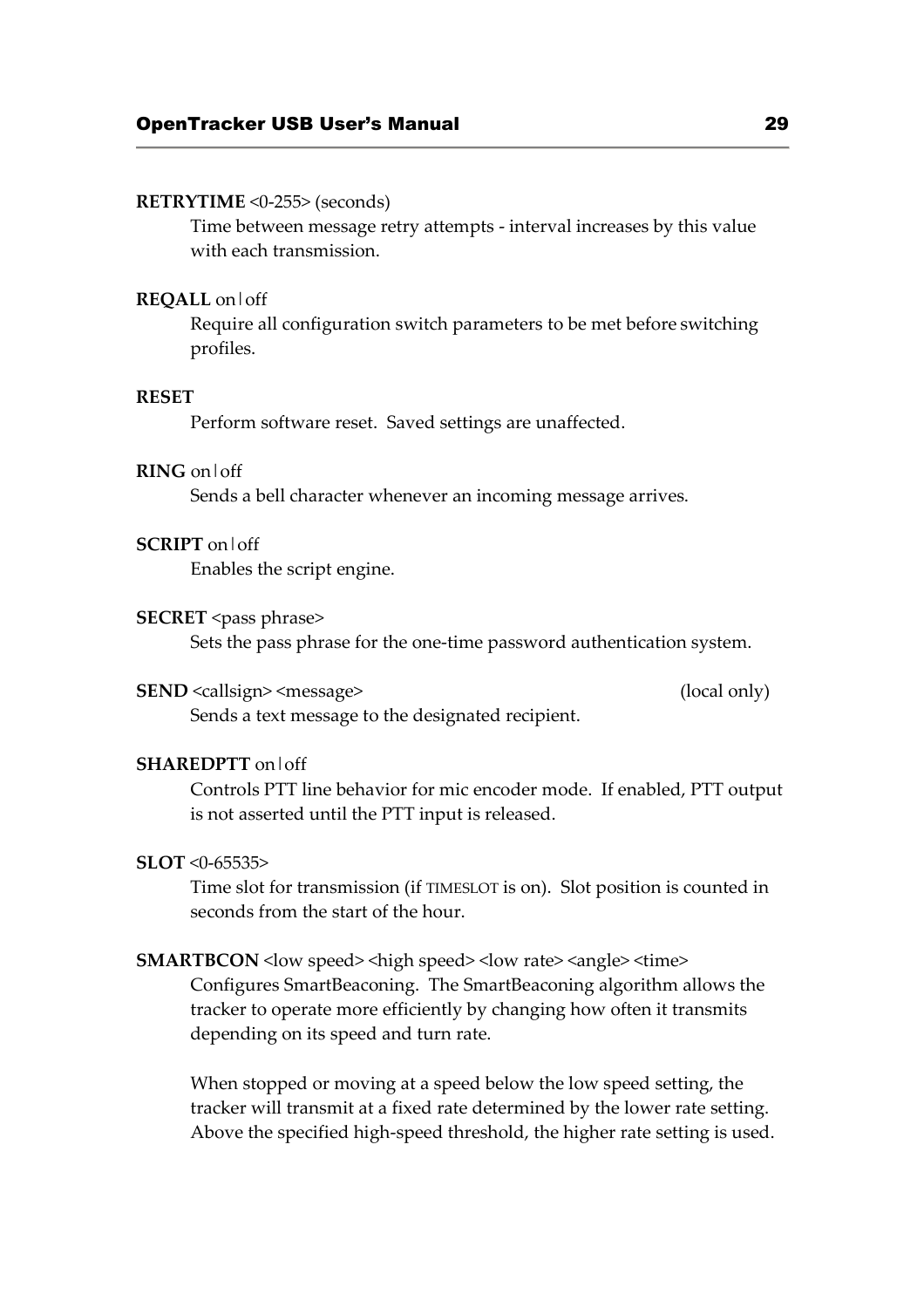Between these two extremes, the interval varies between the low rate and high rate (specified separately with the INTERVAL command) depending on the speed.

The <low speed> and <high speed> settings define these two limits. For storage efficiency, the speeds are represented in units of 32 centimeters/second. To convert from miles per hour, multiply by 1.397. To convert from kilometers per hour, divide by 1.152.

| <b>Setting</b> | <b>MPH</b> | Km/h |
|----------------|------------|------|
| 5              | 3.6        | 5.7  |
| 10             | 7.2        | 11.5 |
| 15             | 10.7       | 17   |
| 25             | 17.9       | 29   |
| $40\,$         | 28.6       | 46   |
| 60             | 43         | 69   |
| 80             | 57         | 92   |
| 100            | 71         | 115  |

<low rate> and <high rate> are specified in seconds. <angle> indicates the change of direction, in degrees, that will cause an immediate transmission. <time> specifies, in seconds, the minimum time required between transmissions, regardless of speed or turns.

# **SNOOP** [hex] (local only)

The SNOOP command outputs on port A each character received on port B until another key is pressed. Use this command to troubleshoot GPS and weather station connections on port B. Make sure port A's baud rate is equal to or greater than port B's baud rate.

#### **SQUAWK** <0-255> (seconds)

Transmits alternating tones for specified number of seconds. May be used for testing or direction finding.

# **SWDCD** on|off

ON selects software data carrier detect mode, providing a channel busy indication only when data is present. OFF selects energy detect mode, which will provide a busy indication for any signal, including static or voice.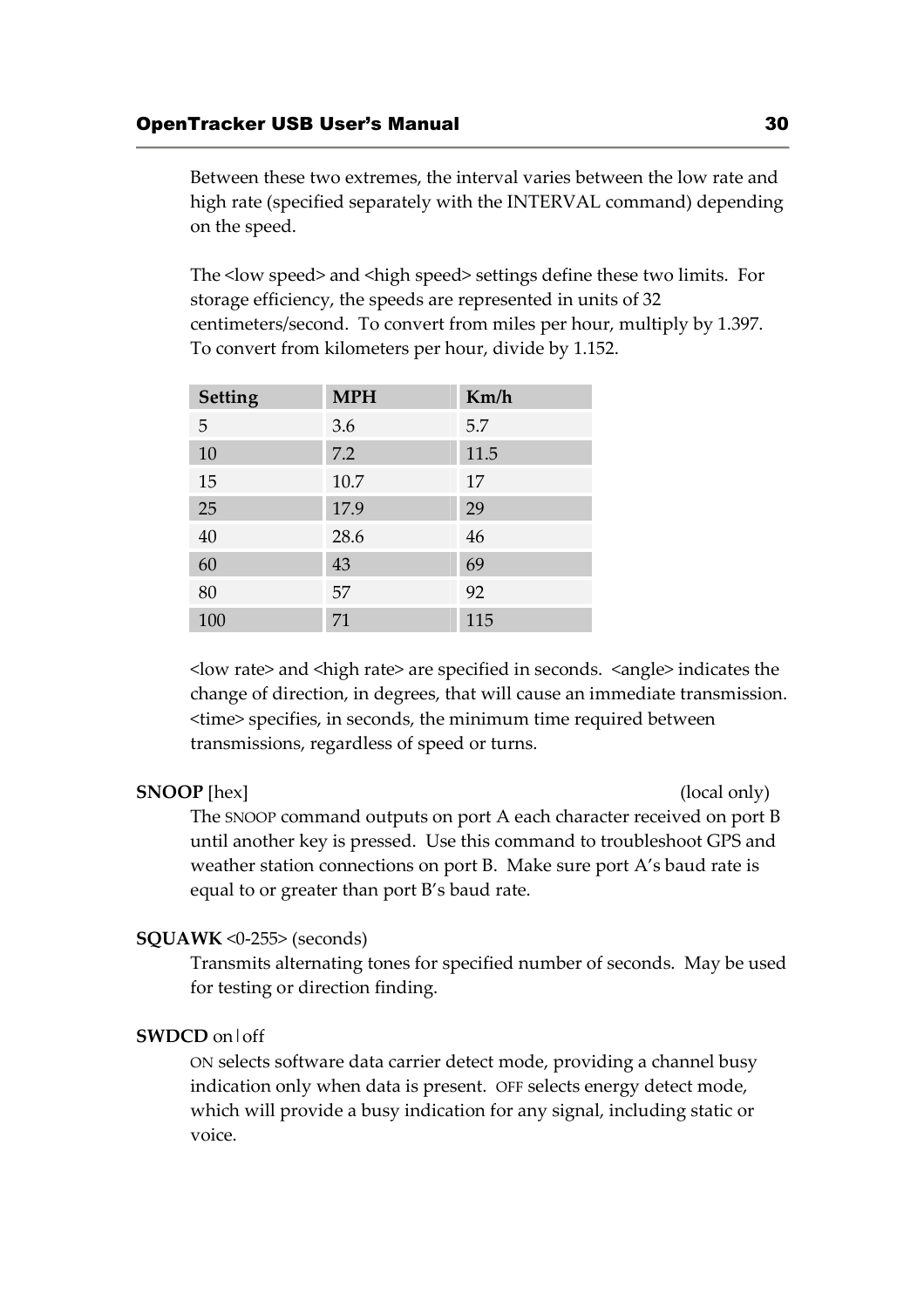#### **STATUS** <0-255>

Status packets are sent every *n* transmissions, or if set to 0, status text is sent as part of the position packet.

### **SYMBOL** <1-2 characters>

APRS symbol character, optionally preceded by symbol table or overlay identifier.

#### **TELEMETRY** on|off

Enables transmission of telemetry packets.

#### **TEMP** on|off

Enables transmission of temperature readings from the on-board temperature sensor.

#### **TEMPADJ** <-128 to 127> (degrees C)

Offset for temperature sensor in degrees C.

## **TIMEHMS** on|off

Sets timestamp mode to hour/minute/second when enabled. Default is day/hour/minute.

#### **TIMESLOT** on|off

Force position packets to be transmitted only in designated time slots, expressed as the number of seconds from the start of the hour to the first transmission.

#### **TIMESTAMP** on|off

Report time information in the position packet.

#### **TRACE** on  $\text{off}$  (local only)

When trace is on, each received raw packet is output in hexadecimal on the active console port.

#### **TXDELAY** <0-255>

Delay between start of transmission and start of data. This setting should be set to the minimum value that allows reliable reception of transmitted packets. An excessively high TXDELAY setting wastes channel capacity. Each unit is one character time – 1/150 second at 1200 baud.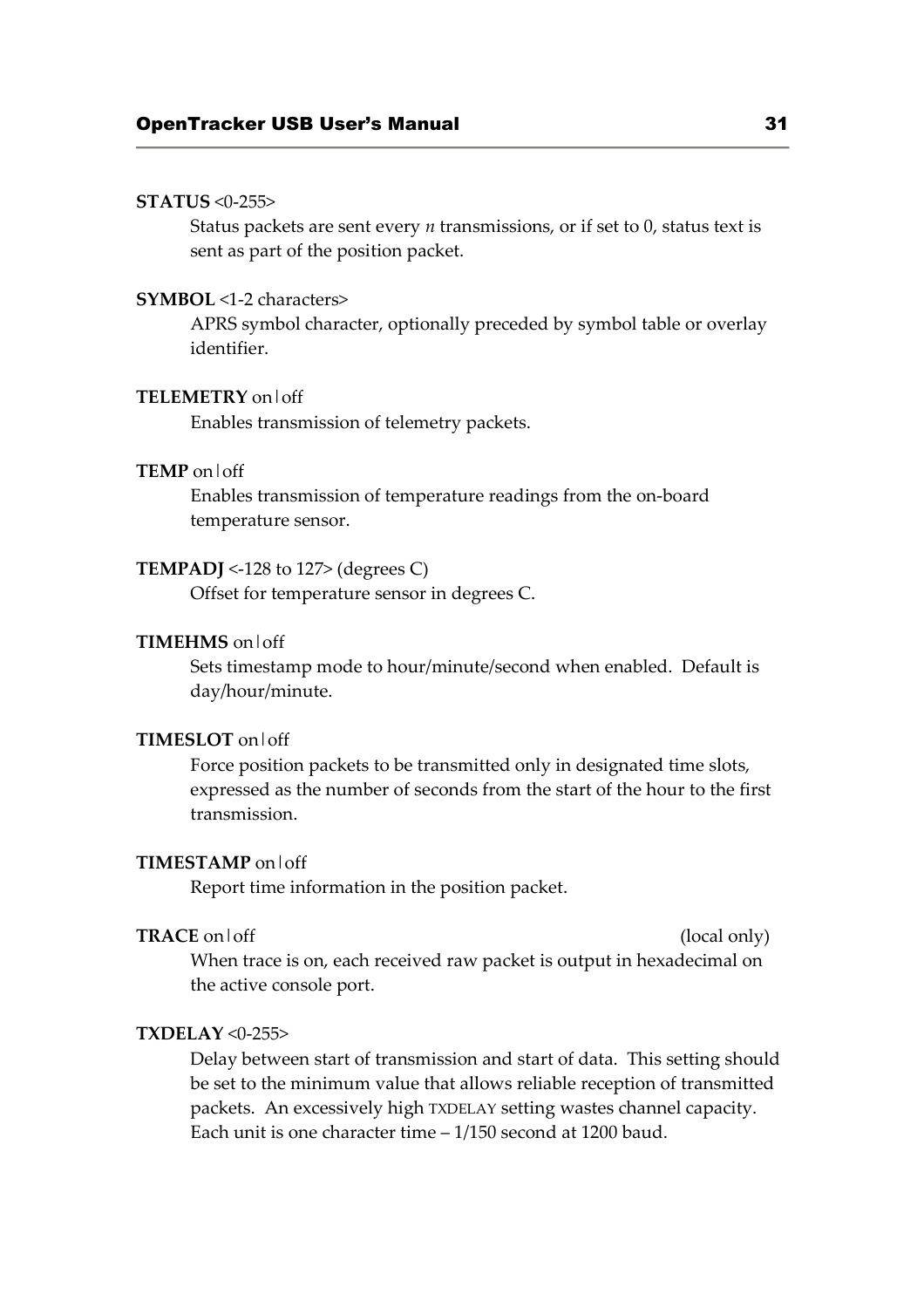# **TXLEVEL** <1-255>

Sets transmission audio level. This value should be selected to provide an appropriate FM deviation level, typically about 3.5 kHz.

# **TXNOFIX** on|off

Allows transmission of last position if GPS fix is lost for more than 30 seconds. Default behavior is to cease transmitting the position in the absence of a valid GPS signal.

### **TXONCHG** on|off

Causes an immediate transmission when switching configuration profiles.

# **VELOCITY** on|off

Enables transmission of velocity (course and speed) information in the position packet.

#### **VERSION**

Displays firmware version number.

#### **VOLTAGE** on|off

Enables reporting of supply voltage in status text.

# **WAYPOINTS** on|off

Enables output of waypoints from received positions.

# **WPTLEN** <6-9>

Sets maximum waypoint name length.

#### **WXINFO**

Displays weather information from attached station.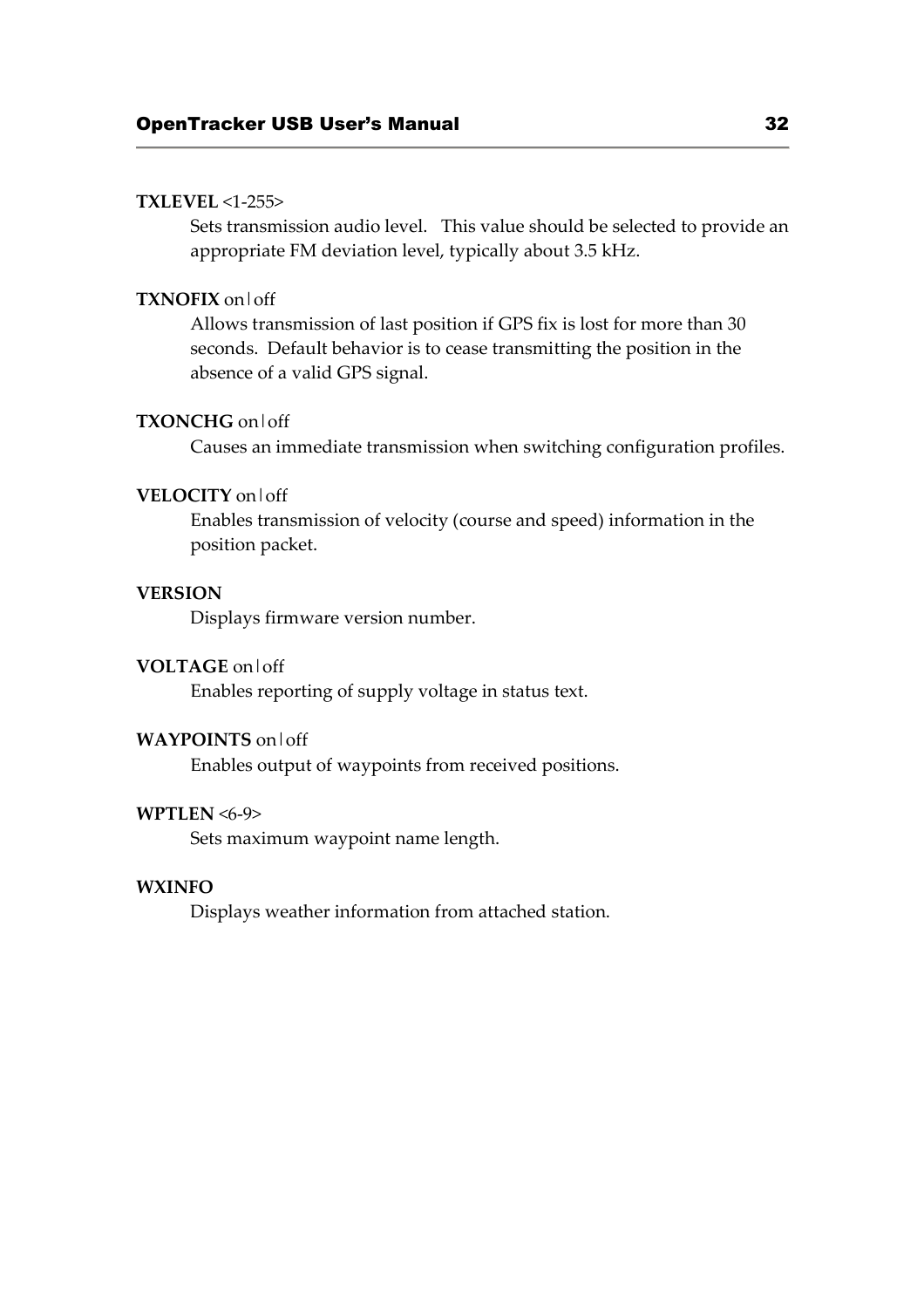# 13. Telemetry

The OpenTracker USB has the ability to send telemetry information from its onboard temperature and voltage sensors, and header CN4 provides four 0 to 20 volt analog inputs and one general-purpose digital input/output pin.

When telemetry reporting is enabled, the tracker transmits standard APRS telemetry reports in the following format:

# T#sss,aaa,bbb,ccc,ddd,eee,76543210

The 'sss' field is a sequence number that increments with each report. Fields 'aaa' through 'eee' encode five channels of analog readings from 0 to 255, and fields 7 through 0 are binary bits, either 0 or 1, representing digital inputs.

The 'aaa' field represents the tracker's supply voltage, and fields 'bbb' through 'eee' correspond to inputs A1 through A4 respectively. All voltages are reported in 1/10 volt units.

Digital bit 1 reflects the state of the tracker's GPIO pin (CN4 pin 7), and bit 0 indicates the configuration profile currently in use.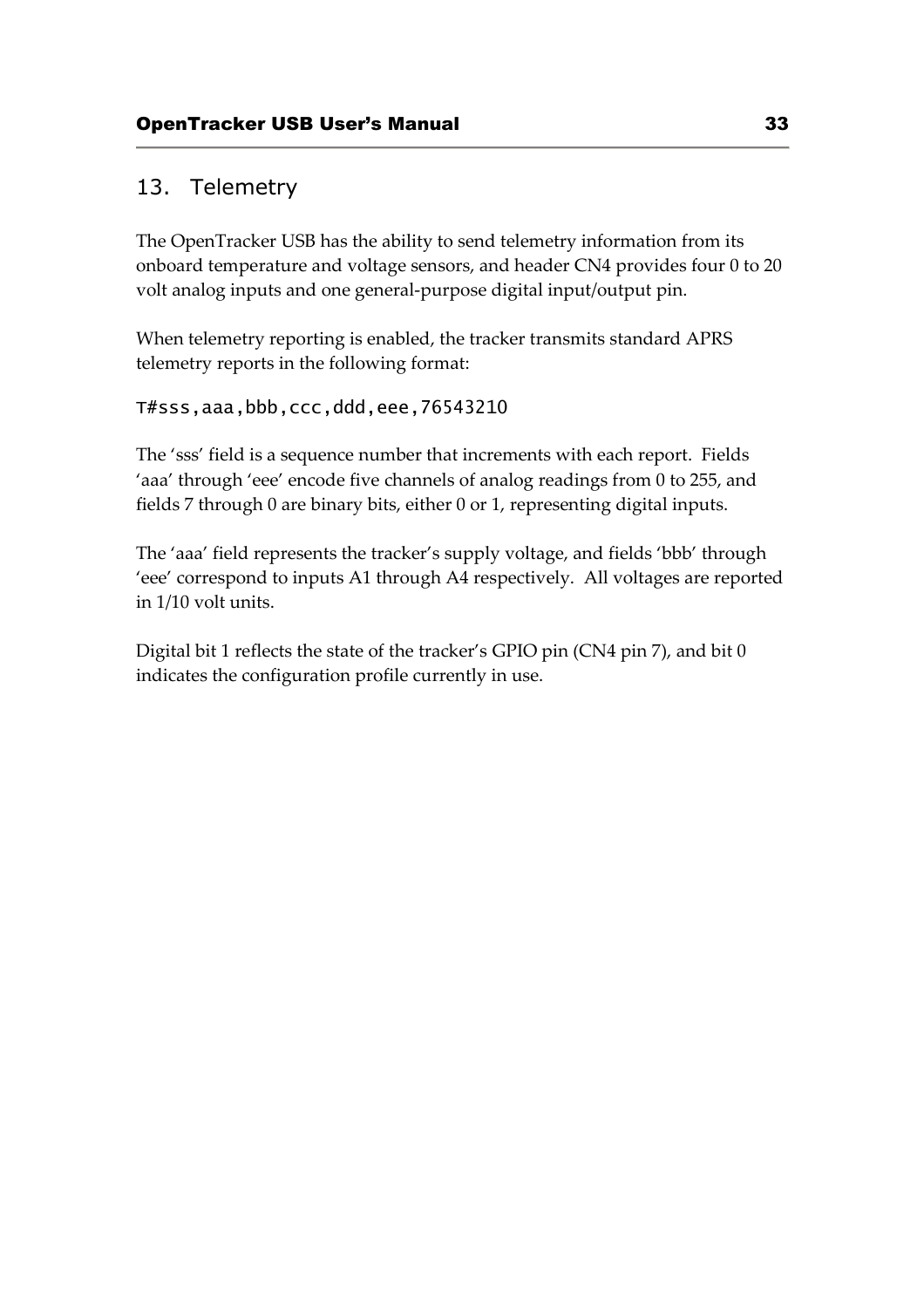# 14. Script System

The OpenTracker USB's script engine allows simple programs to be run on the tracker to customize the tracker's operation and automate tasks. Use the 'script' button in the otwincfg utility to access the script editors.

Common script tasks include handling multiple beacon texts, responding to events such as door alarms or high temperatures, transmitting APRS objects or telemetry parameters, and changing regional settings automatically. Detailed information on all script commands and additional example scripts can be found at wiki.argentdata.com.

# **14.1. Script Editor**

Scripts are created in otwincfg and uploaded to flash memory in the tracker. When the SCRIPT option is enabled, the script is executed 8 times per second. If the 'Quick' command is used in the script, the script will execute again in one timer tick – 1/1200 second on the Tracker3.

Scripts cannot be remotely edited directly, but the script editor can generate a list of PATCH commands that will allow a prepared script to be uploaded to a remote tracker. Make sure the SCRIPT option is turned off while the script is being uploaded. Turn the script option on, when you are ready to run scripts.

The editor screen is divided into three main parts. The top left portion is the script listing, the bottom left portion allows data entry, and the right side provides buttons for all script commands.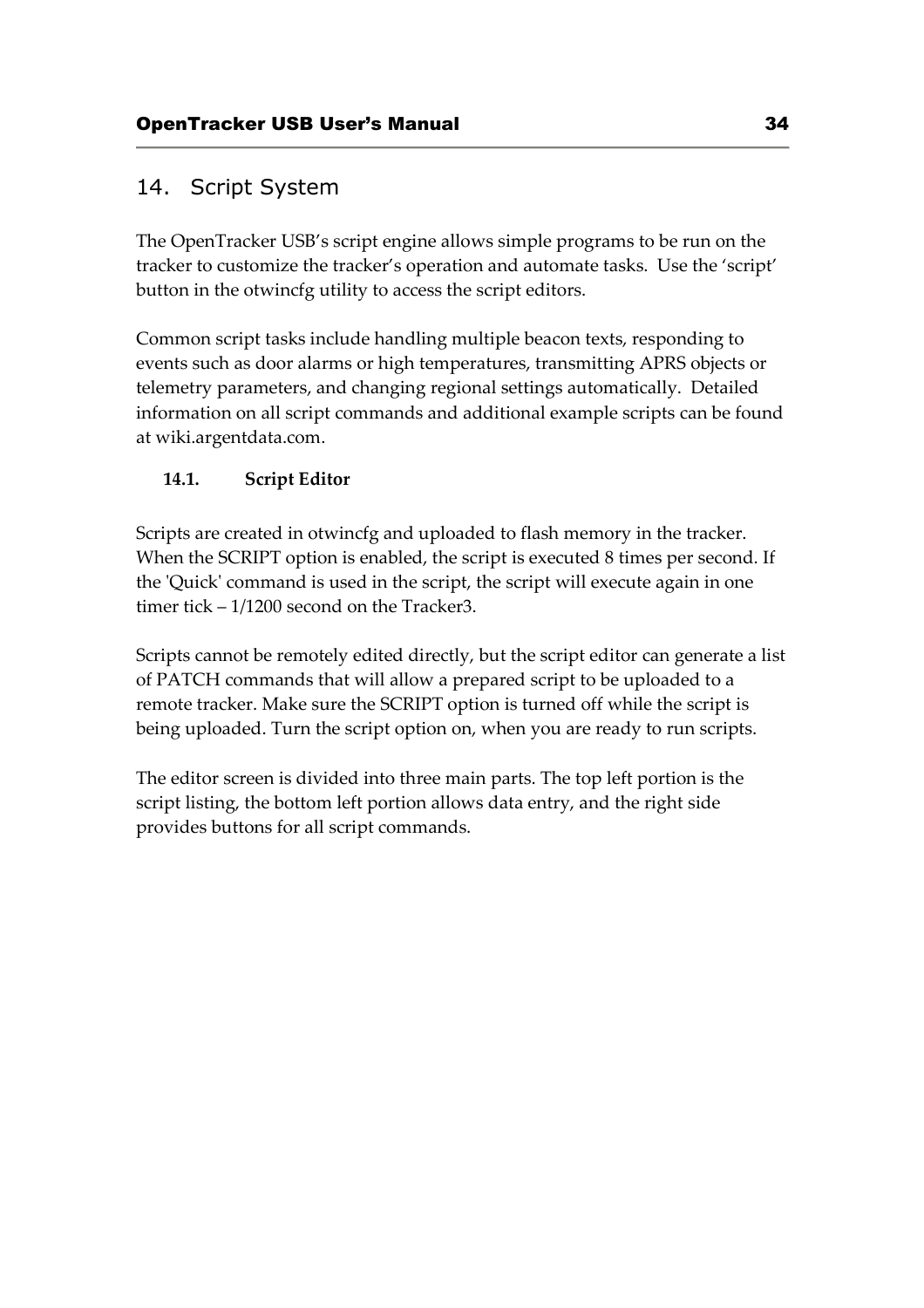# OpenTracker USB User's Manual 35

| <b>Script Editor</b>                                            |              | $\vert x \vert$     |
|-----------------------------------------------------------------|--------------|---------------------|
|                                                                 |              |                     |
| Begin Script<br>On Startup                                      | Macro T      | If In Area          |
| PrintA "This command is executed once on startup."<br>End Block | If Profile 1 | If Profile 2        |
| <b>End Script</b>                                               | If $A = B$   | If $A = C$          |
|                                                                 | If $A > B$   | If $A > C$          |
|                                                                 | If A < B     | IfA <c< td=""></c<> |
|                                                                 | On Startup   | <b>On Second</b>    |
|                                                                 | On Interrupt | On GPS Fix          |
|                                                                 | Else         | End Block           |
|                                                                 | Do Once      |                     |
|                                                                 |              | Macro Out           |
|                                                                 | $Set A = B$  | $Set A = C$         |
|                                                                 | Increment A  | Decrement A         |
|                                                                 | Port A Print | Port B Print        |
|                                                                 | Execute T    | Quick               |
| 46 of 512<br>Delete Line<br>Up   Down                           | Peek C&X=Y?  | Poke CX&Y           |
| Counter 1<br>Counter 2<br>B<br>c<br>▾╎<br>A<br>▼∣               |              |                     |
| This command is executed once on startup.<br>T                  | $\times$     | Ÿ                   |
| N<br>N                                                          | Set Flags    | Toggle Flags        |
| W                                                               | If Flags     | Clear Flags         |
| SE Corner<br>NW Corner                                          |              |                     |
| Code List<br>Patch List<br>Enable Script Engine                 | Cancel       | 0K                  |

The highlighted line in the script listing shows where the next command will be inserted. The 'Delete Line' button deletes the currently selected line, and the 'Up' and 'Down' buttons move the line in the listing. Conditional commands cause automatic indentation in the listing. The numbers directly under the listing show the amount of script memory used.

Commands that accept one or more parameters use the values in the A, B, C, T, X, Y, area corners, and flags fields. A and B allow selection of three generalpurpose 16-bit counters that are used only within the scripting engine, as well as a number of other system variables. C allows entry of numeric constants, T is for text entry, the area corners allow a geographic area to be defined in terms of northwest and southeast corner coordinates, and the flag checkboxes represent "set", "clear", and "don't care" states.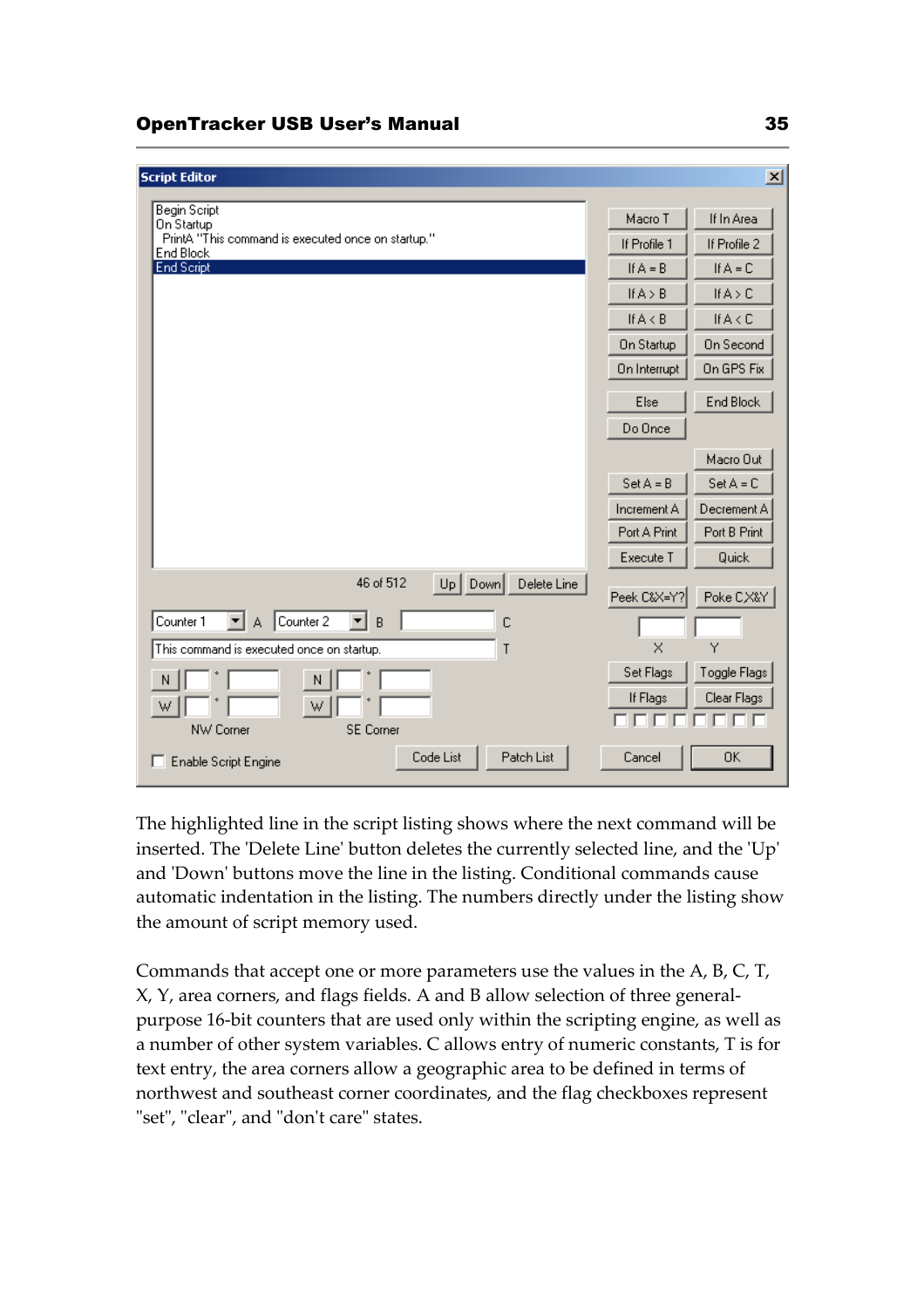To compare the current altitude to a fixed value, for example, you can select "Altitude" in box A and enter "10000" in box C, and click the "If  $A > C$ " button to create the line "If Altitude > 10000". The next command entered will be indented, indicating that it will only be executed if that condition is true. The "End Block" command ends the conditional statement. "Else" reverses the sense of the last conditional statement and should be used before the closing "End Block".

# **14.2. Script Commands**

# **Do Once**

This command is used in conjunction with a conditional statement to execute a block of code once once for each time that the condition becomes true. This makes it very useful for ensuring that a command is not executed repeatedly.

The "Do Once" command can be used at most 16 times in one script.

# **Macro T / Macro Out**

The following block is executed when the command named in T is entered at the command line, through the FMI interface, or by APRS message. The Macro Out command responds to the macro through the same channel

# **If In Area**

Executes the following block if the tracker's current location is within the defined geographic area. Coordinates are entered in degrees and decimal minutes, but are displayed in decimal degrees.

# **If Profile 1 / If Profile 2**

Executes code based on the currently active profile.

# If  $A = B / If A < B / If A > B$

Compares two 16-bit counters.

# If  $A = C /$  If  $A < C /$  If  $A > C$

Compares a counter to a constant value.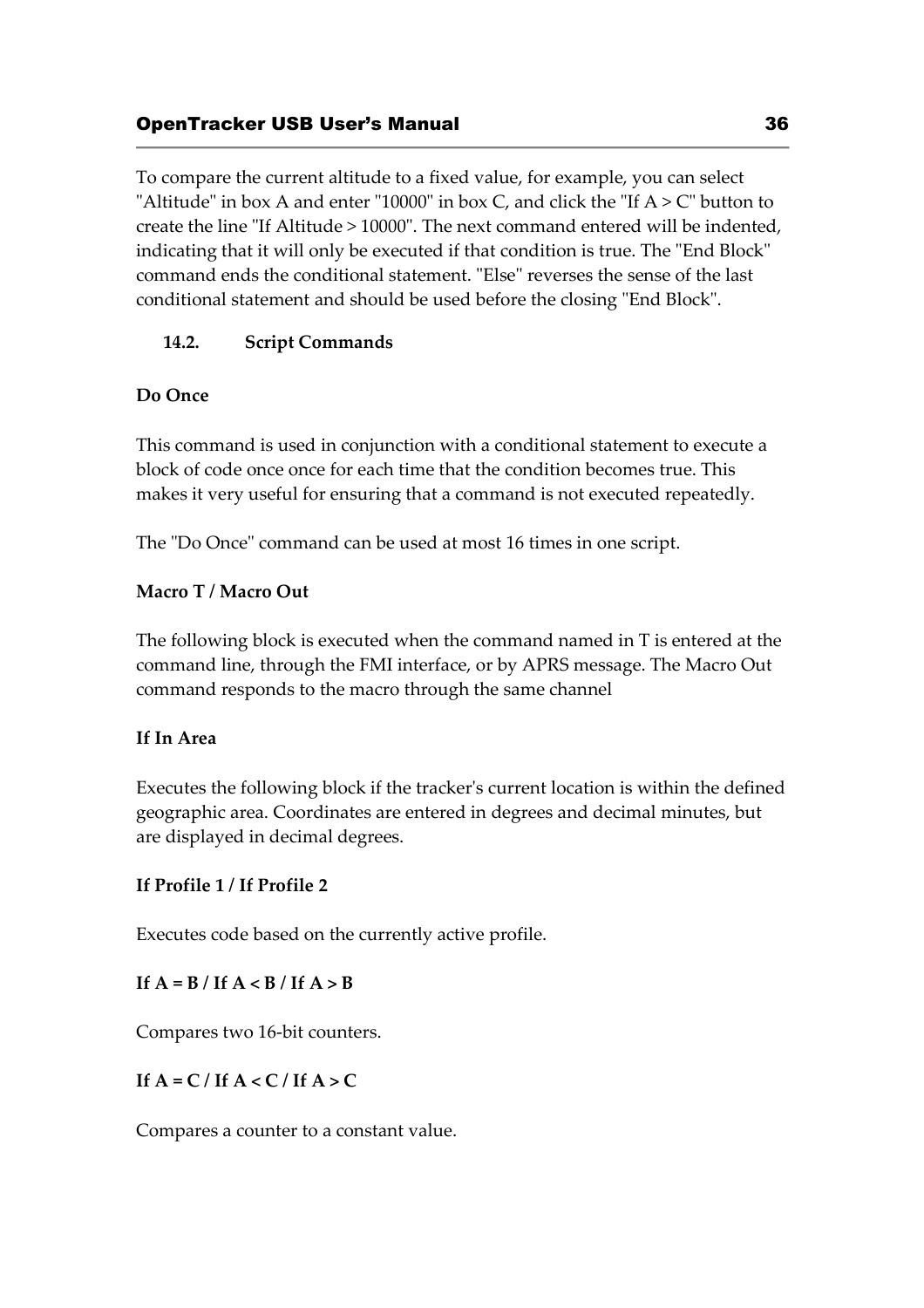# **On Startup**

Executes a block of code only once, immediately after the tracker is powered on.

# **On Second**

Executes a block of code once per second.

# **On Interrupt**

Executes a block of code whenever a low-going edge is detected on the CT (counter/trigger) pin.

#### **On GPS Fix**

Executes the following block whenever a valid GPS position fix is obtained.

#### **Set A = B**

Sets a counter to the value in another counter.

### $Set A = C$

Sets a counter to the value specified in box C.

# **Increment A / Decrement A**

Increments or decrements the specified counter by one.

# **Port A Print / Port B Print**

Sends a string to the specified serial port.

#### **Execute T**

Executes the text in T as if it was entered at the command line. The command's return value will be stored in the 'Result' variable.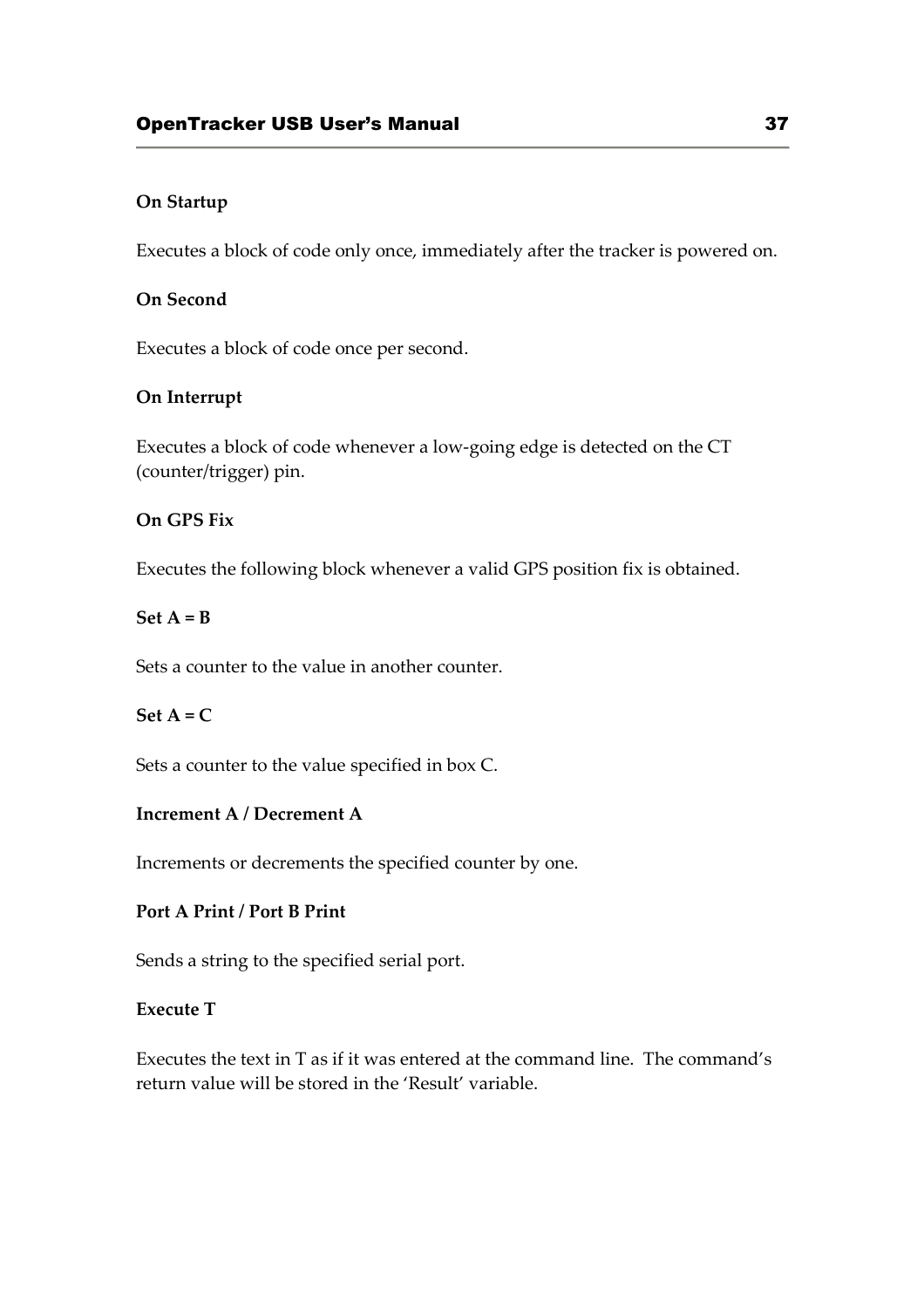Use this command carefully - the tracker's flash memory has a write endurance of about 100,000 cycles, and any command that changes a value in the tracker's configuration will require a flash write. At 8 script executions per second, an errant script could wear out the flash memory in a few hours. Flash writes also cause the received packet buffer to be discarded. Use flags or 'Do Once' to avoid executing the same command repeatedly.

# **Quick**

Causes the script engine to start again in 1/1200 second instead of 1/8 second. This can be useful when higher timing resolution is required.

# **Peek C&X=Y?**

Reads the contents of memory location C, performs a logical AND with X, and compares the result to Y. Use of this command requires knowledge of the tracker's memory map.

# **Poke C,X&Y**

Sets the contents of memory location  $C$  with the value in  $X$ , using  $Y$  as a bit mask.

# **Set Flags / Toggle Flags / Clear Flags**

Sets, toggles, or clears the selected flags.

# **If Flags**

Executes the following code block if the flags match the specified pattern. A grayed-out checkbox indicates a "don't care" condition. This is shown in the code listing with an 'x'.

# **14.3. Counters**

Three general-purpose counter variables are reserved for scripting use, and other system values are also accessible. All counters are unsigned 16-bit integers, and will wrap from 65535 back to 0.

# **Counter 1 - Counter 3**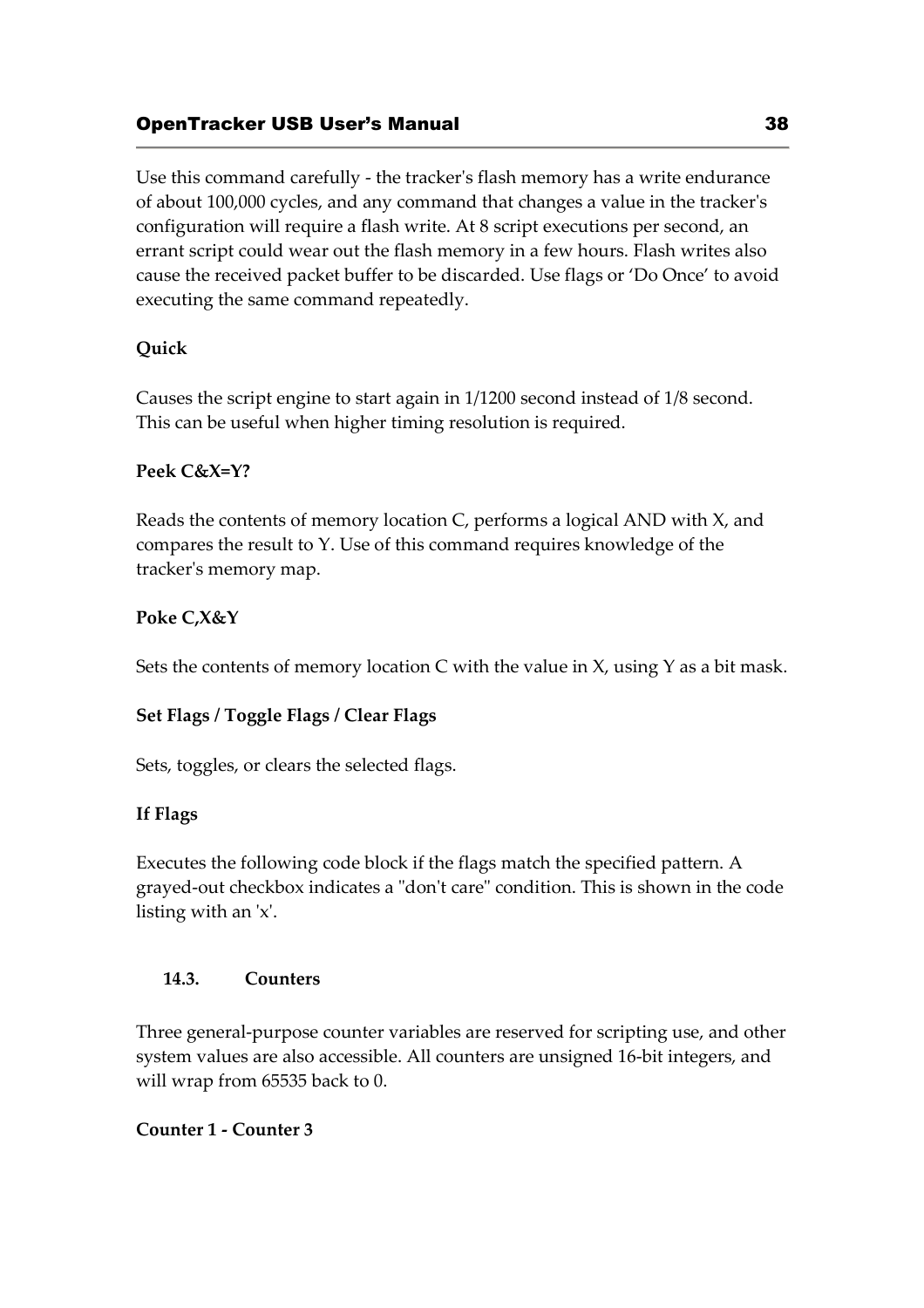These general-purpose counters have no predefined meaning, and they have no effect on the rest of the system.

# **Ticks**

This counter increments every 1/1200 second, and counts from 0 to 1199.

# **TX Counter**

Seconds elapsed since the last automatic transmission.

# **Second**

This counter indicates the second of the current hour (synchronized to GPS time) from 0 to 3599.

# **Pulse Count**

This counter is used by the event counter function described elsewhere in this manual.

# **Last Digi**

Seconds elapsed since the tracker last heard one of its own packets repeated by a digipeater.

### **Last Fix**

Seconds elapsed since the last valid GPS position fix was received.

### **Altitude**

Current altitude reported by the GPS receiver. Units are 2.56 meters, and 0 indicates an altitude of -10,000 meters. Thus, a value of 5097 is approximately 10,000 feet or 3,048 meters ((3,048 meters + 10,000) / 2.56 = 5096.875).

# **Result**

Return value of the last command line command executed.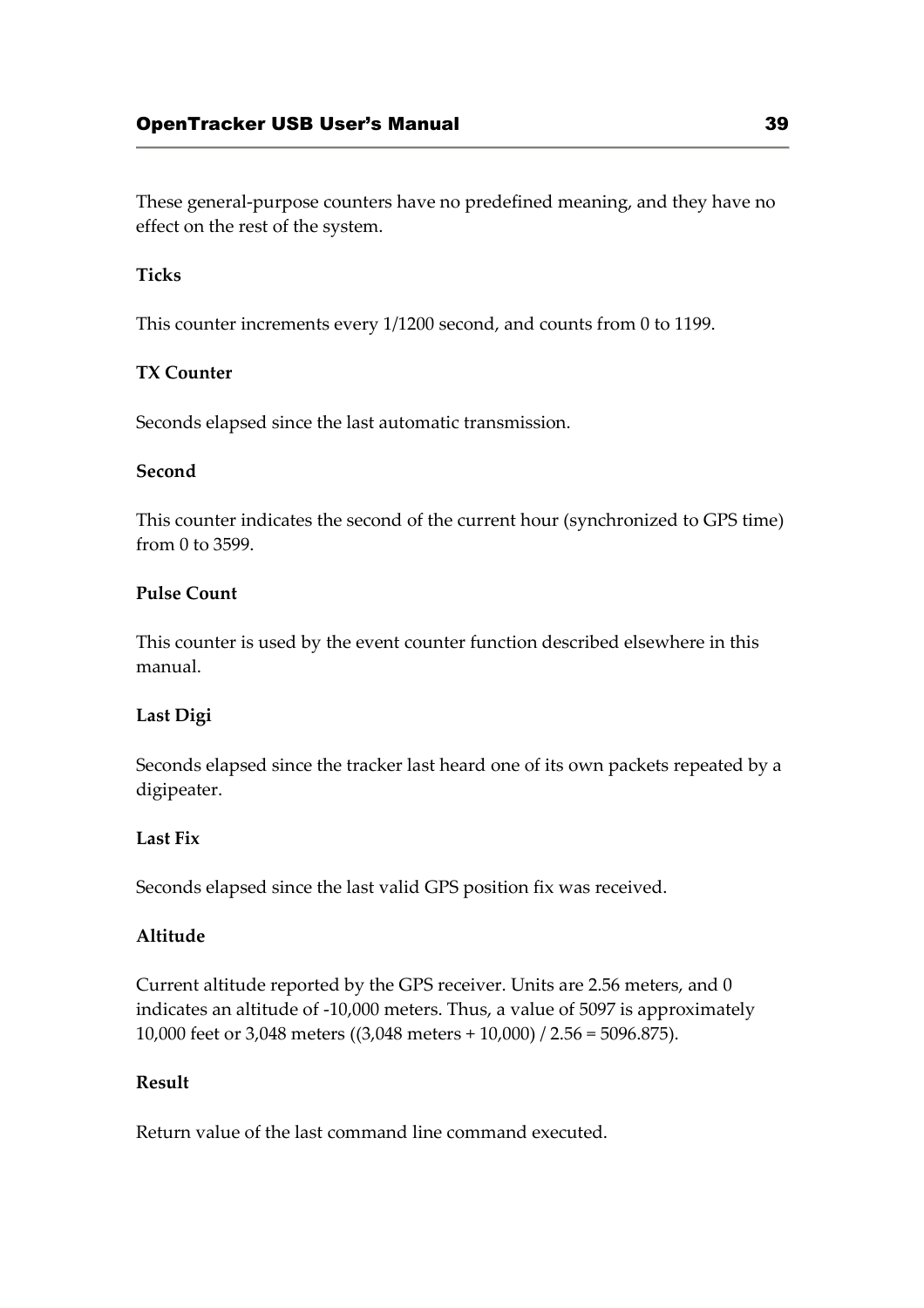# 15. UI-View32 Setup

For use with the UI-View32 APRS client, either port of the tracker can be set manually to KISS mode. No configuration commands are needed in UI-View32 once this has been accomplished.

| Serial Ports:<br><b>Baud Rate</b> | Mode     |  |
|-----------------------------------|----------|--|
| A 3600                            | $ K $ SS |  |
| B   4800                          | Auto     |  |
| Autobaud                          |          |  |

In this example, port A has been set to KISS mode at 9600 baud using the tracker configuration utility. The console commands AMODE KISS and ABAUD 9600 produce the same result.

| Comms Setup                                                 |               | $\boldsymbol{\mathsf{x}}$ |
|-------------------------------------------------------------|---------------|---------------------------|
| <b>Baud Rate</b>                                            | Parity        | <b>COM Port</b>           |
| $\degree$ 1200 $\degree$ 2400 $\degree$ 4800 $\degree$ 9600 | G None        | $\subset$ None            |
| $\circ$ 19k2 $\circ$ 38k4 $\circ$ 57k6 $\circ$ 115k2        |               | $0.1 \oplus 5$            |
|                                                             | $\degree$ 0dd | G2G5                      |
| Data Bits<br><b>Stop Bits</b>                               | $C$ Even      | $0.3$ $0.7$               |
| $0.7$ $6.8$<br>C <sub>2</sub><br>61                         |               | $0.4$ $0.8$               |
| Handshaking NONE                                            |               | Use binary filter $\Box$  |
| Setup<br> KISS<br>Host mode                                 |               | Receive only $\Box$       |
| 0 <sup>k</sup>                                              | Cancel        |                           |

The baud rate selected in the UI-View32 'Comms Setup' screen must match the rate selected for the port in use. Select host mode 'KISS', and be sure to choose the correct COM port for your PC. Click on 'Setup' to continue configuration.